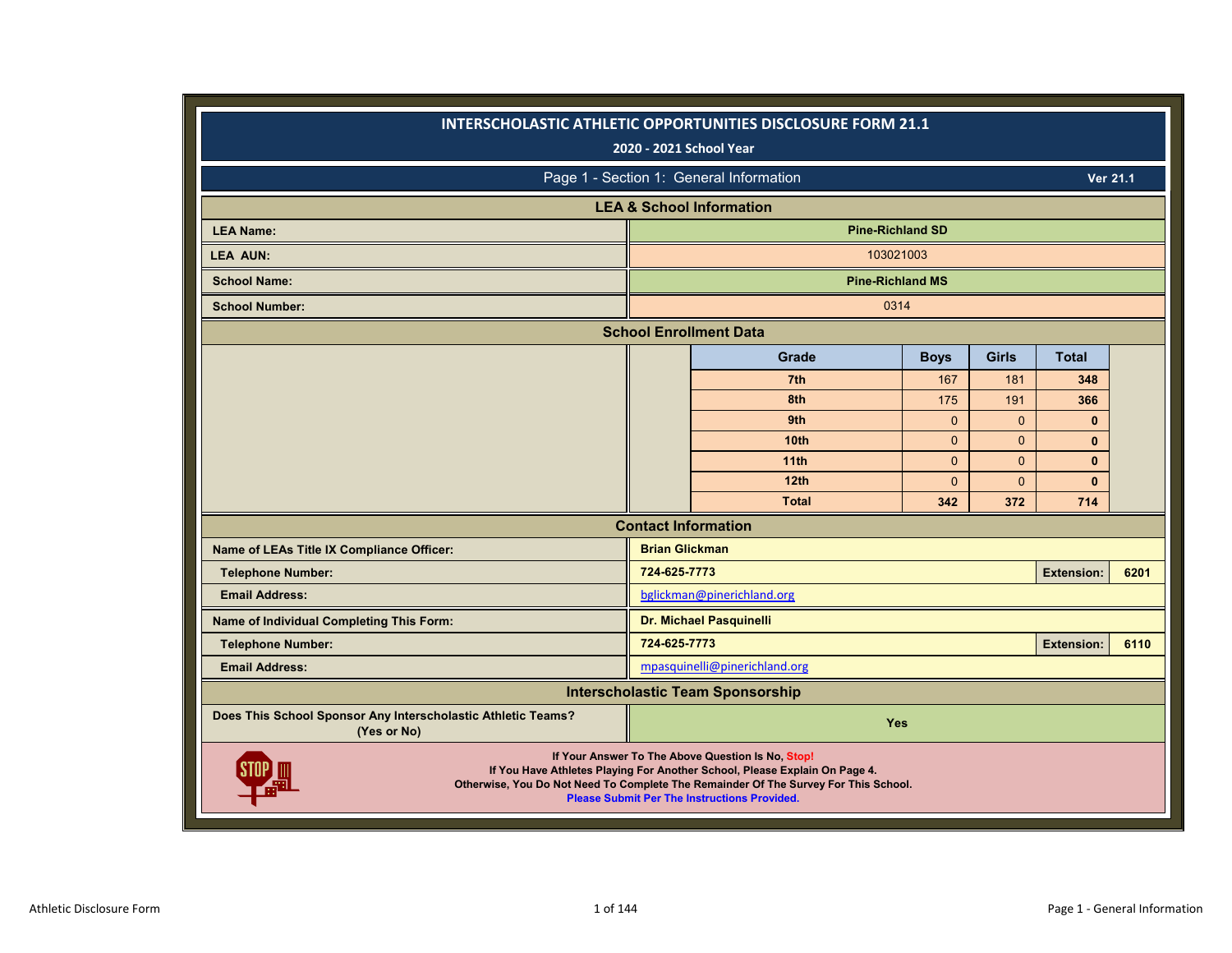|                                                              |              |                          |                                 |                                                     |                                           |   |                                   |              |                        |          |                                                   | <b>INTERSCHOLASTIC ATHLETIC OPPORTUNITIES DISCLOSURE FORM 21.1</b> |   |                                                                                                            |                                |                                 |                                  |                              |                  |           |                                   |                                   |                               |                  |                                                                     |                  |
|--------------------------------------------------------------|--------------|--------------------------|---------------------------------|-----------------------------------------------------|-------------------------------------------|---|-----------------------------------|--------------|------------------------|----------|---------------------------------------------------|--------------------------------------------------------------------|---|------------------------------------------------------------------------------------------------------------|--------------------------------|---------------------------------|----------------------------------|------------------------------|------------------|-----------|-----------------------------------|-----------------------------------|-------------------------------|------------------|---------------------------------------------------------------------|------------------|
|                                                              |              |                          |                                 |                                                     |                                           |   |                                   |              |                        |          |                                                   | 2020 - 2021 School Year                                            |   |                                                                                                            |                                |                                 |                                  |                              |                  |           |                                   |                                   |                               |                  |                                                                     |                  |
|                                                              |              |                          | School: Pine-Richland MS - 0314 |                                                     |                                           |   |                                   |              |                        |          |                                                   | Page 2 - Section 1: Team Information                               |   |                                                                                                            |                                |                                 |                                  |                              |                  |           |                                   | LEA: Pine-Richland SD - 103021003 |                               |                  |                                                                     |                  |
|                                                              |              |                          |                                 |                                                     |                                           |   |                                   |              | <b>TEAM MEMBERSHIP</b> |          |                                                   |                                                                    |   |                                                                                                            |                                |                                 |                                  |                              |                  |           |                                   |                                   | <b>COACHES &amp; TRAINERS</b> |                  |                                                                     |                  |
| <b>Sport</b>                                                 | Boys/Girls   | Level                    |                                 | <b>Total Number of Participants</b><br>Competition) | As Of The Day Of The First Scheduled Team |   | Season(s) Team<br><b>Competes</b> |              |                        |          | <b>Team History</b><br>(Format = YYYY, e.g. 1955) |                                                                    |   | <b>Total Number of</b><br>Per Season                                                                       | <b>Competitions Scheduled</b>  | <b>Competitions Played Per</b>  | <b>Total Number of</b><br>Season |                              |                  |           | <b>NUMBER OF COACHES PER TEAM</b> |                                   |                               |                  | PERCENTAGE OF TIME SPENT BY EACH<br>ATHLETIC TRAINER WITH EACH TEAM |                  |
|                                                              |              |                          |                                 |                                                     |                                           |   |                                   |              | Year                   | Year of  | Year of                                           | Year of                                                            |   |                                                                                                            |                                |                                 |                                  |                              |                  | Head      |                                   | Assistant                         | <b>Trainer 1</b>              | <b>Trainer 2</b> | <b>Trainer 3</b>                                                    | <b>Trainer 4</b> |
|                                                              |              |                          | <b>Boys</b>                     | Girls                                               | <b>TOTAL</b>                              | F | $\mathsf{w}$                      | $\mathsf{s}$ | <b>Established</b>     | Demotion | Elimination                                       | <b>Reinstatement</b>                                               | F | $\mathsf{W}% _{T}=\mathsf{W}_{T}\!\left( a,b\right) ,\ \mathsf{W}_{T}=\mathsf{W}_{T}\!\left( a,b\right) ,$ | $\mathsf{s}$<br><b>Total</b>   | $\boldsymbol{\mathsf{w}}$<br>F. | $\mathsf{s}$                     | Total                        | <b>Full Time</b> | Part Time | <b>Full Time</b>                  | <b>Part Time</b>                  | 0.00%                         | 0.00%            | 75.00%                                                              | 73.00%           |
| <b>Baseball</b>                                              | Boys         | Varsity                  |                                 |                                                     | $\overline{0}$                            |   |                                   |              |                        |          |                                                   |                                                                    |   |                                                                                                            | $\Omega$                       |                                 |                                  |                              |                  |           |                                   |                                   | 0.00%                         | 0.00%            | 0.00%                                                               | 0.00%            |
| <b>Basketball</b>                                            | Boys<br>Boys | Varsity<br>Varsity       |                                 |                                                     | $\overline{0}$<br>$\overline{0}$          |   |                                   |              |                        |          |                                                   |                                                                    |   |                                                                                                            | $\overline{0}$<br>$\mathbf{0}$ |                                 |                                  | $\mathbf{0}$<br>$\Omega$     |                  |           |                                   |                                   | 0.00%<br>0.00%                | 0.00%<br>0.00%   | 0.00%<br>0.00%                                                      | 0.00%<br>0.00%   |
| <b>Bowling</b><br><b>Cross Country</b>                       | Boys         | Varsity                  |                                 |                                                     | $\overline{0}$                            |   |                                   |              |                        |          |                                                   |                                                                    |   |                                                                                                            | $\overline{0}$                 |                                 |                                  | $\mathbf{0}$                 |                  |           |                                   |                                   | 0.00%                         | 0.00%            | 0.00%                                                               | 0.00%            |
| Football                                                     | Boys         | Varsity                  |                                 |                                                     | $\overline{0}$                            |   |                                   |              |                        |          |                                                   |                                                                    |   |                                                                                                            | $\Omega$                       |                                 |                                  | $\Omega$                     |                  |           |                                   |                                   | 0.00%                         | 0.00%            | 0.00%                                                               | 0.00%            |
| Golf                                                         | Boys         | Varsity                  |                                 |                                                     | $\overline{0}$                            |   |                                   |              |                        |          |                                                   |                                                                    |   |                                                                                                            | $\mathbf{0}$                   |                                 |                                  | $\mathbf{0}$                 |                  |           |                                   |                                   | 0.00%                         | 0.00%            | 0.00%                                                               | 0.00%            |
| Lacrosse                                                     | Boys         | Varsity                  |                                 |                                                     | $\overline{0}$                            |   |                                   |              |                        |          |                                                   |                                                                    |   |                                                                                                            | $\overline{0}$                 |                                 |                                  | $\mathbf{0}$                 |                  |           |                                   |                                   | 0.00%                         | 0.00%            | 0.00%                                                               | 0.00%            |
| Rifle                                                        | Boys         | Varsity                  |                                 |                                                     | $\overline{0}$                            |   |                                   |              |                        |          |                                                   |                                                                    |   |                                                                                                            | $\mathbf{0}$                   |                                 |                                  | $\mathbf{0}$                 |                  |           |                                   |                                   | 0.00%                         | 0.00%            | 0.00%                                                               | 0.00%            |
| Soccer                                                       | Boys         | Varsity                  |                                 |                                                     | $\overline{0}$                            |   |                                   |              |                        |          |                                                   |                                                                    |   |                                                                                                            | $\overline{0}$                 |                                 |                                  | $\mathbf{0}$                 |                  |           |                                   |                                   | 0.00%                         | 0.00%            | 0.00%                                                               | 0.00%            |
| <b>Swimming and Diving</b>                                   | Boys         | Varsity                  |                                 |                                                     | $\overline{0}$                            |   |                                   |              |                        |          |                                                   |                                                                    |   |                                                                                                            | $\overline{0}$                 |                                 |                                  | $\mathbf{0}$                 |                  |           |                                   |                                   | 0.00%                         | 0.00%            | 0.00%                                                               | 0.00%            |
| <b>Tennis</b>                                                | Boys         | Varsity                  |                                 |                                                     | $\overline{0}$                            |   |                                   |              |                        |          |                                                   |                                                                    |   |                                                                                                            | $\overline{0}$                 |                                 |                                  | $\mathbf{0}$                 |                  |           |                                   |                                   | 0.00%                         | 0.00%            | 0.00%                                                               | 0.00%            |
| Track & Field (Indoor)<br><b>Track &amp; Field (Outdoor)</b> | Boys         | Varsity                  |                                 |                                                     | $\overline{0}$<br>$\mathbf{0}$            |   |                                   |              |                        |          |                                                   |                                                                    |   |                                                                                                            | $\overline{0}$<br>$\mathbf{0}$ |                                 |                                  | $\mathbf{0}$<br>$\mathbf{0}$ |                  |           |                                   |                                   | 0.00%                         | 0.00%            | 0.00%                                                               | 0.00%            |
| Volleyball                                                   | Boys<br>Boys | Varsity<br>Varsity       |                                 |                                                     | $\overline{0}$                            |   |                                   |              |                        |          |                                                   |                                                                    |   |                                                                                                            | $\overline{0}$                 |                                 |                                  | $\mathbf{0}$                 |                  |           |                                   |                                   | 0.00%<br>0.00%                | 0.00%<br>0.00%   | 0.00%<br>0.00%                                                      | 0.00%<br>0.00%   |
| <b>Water Polo</b>                                            | Boys         | Varsity                  |                                 |                                                     | $\overline{0}$                            |   |                                   |              |                        |          |                                                   |                                                                    |   |                                                                                                            | $\overline{0}$                 |                                 |                                  | $\mathbf{0}$                 |                  |           |                                   |                                   | 0.00%                         | 0.00%            | 0.00%                                                               | 0.00%            |
| Wrestling                                                    | Boys         | Varsity                  |                                 |                                                     | $\overline{0}$                            |   |                                   |              |                        |          |                                                   |                                                                    |   |                                                                                                            | $\overline{0}$                 |                                 |                                  | $\mathbf{0}$                 |                  |           |                                   |                                   | 0.00%                         | 0.00%            | 0.00%                                                               | 0.00%            |
| <b>Baseball</b>                                              | Boys         | Jr Varsity               |                                 |                                                     | $\overline{0}$                            |   |                                   |              |                        |          |                                                   |                                                                    |   |                                                                                                            | $\Omega$                       |                                 |                                  | $\mathbf{0}$                 |                  |           |                                   |                                   | 0.00%                         | 0.00%            | 0.00%                                                               | 0.00%            |
| <b>Basketball</b>                                            | Boys         | Jr Varsity               |                                 |                                                     | $\overline{0}$                            |   |                                   |              |                        |          |                                                   |                                                                    |   |                                                                                                            | $\mathbf{0}$                   |                                 |                                  | $\mathbf{0}$                 |                  |           |                                   |                                   | 0.00%                         | 0.00%            | 0.00%                                                               | $0.00\%$         |
| <b>Bowling</b>                                               | Boys         | Jr Varsity               |                                 |                                                     | $\overline{0}$                            |   |                                   |              |                        |          |                                                   |                                                                    |   |                                                                                                            | $\mathbf{0}$                   |                                 |                                  | $\Omega$                     |                  |           |                                   |                                   | 0.00%                         | 0.00%            | 0.00%                                                               | 0.00%            |
| <b>Cross Country</b>                                         | Boys         | Jr Varsity               |                                 |                                                     | $\overline{0}$                            |   |                                   |              |                        |          |                                                   |                                                                    |   |                                                                                                            | $\mathbf{0}$                   |                                 |                                  | $\Omega$                     |                  |           |                                   |                                   | 0.00%                         | 0.00%            | 0.00%                                                               | 0.00%            |
| Football                                                     | Boys         | Jr Varsity               |                                 |                                                     | $\overline{0}$                            |   |                                   |              |                        |          |                                                   |                                                                    |   |                                                                                                            | $\mathbf{0}$                   |                                 |                                  | $\mathbf{0}$                 |                  |           |                                   |                                   | 0.00%                         | 0.00%            | 0.00%                                                               | 0.00%            |
| Golf                                                         | Boys         | Jr Varsity               |                                 |                                                     | $\overline{0}$                            |   |                                   |              |                        |          |                                                   |                                                                    |   |                                                                                                            | $\mathbf{0}$                   |                                 |                                  | $\Omega$                     |                  |           |                                   |                                   | 0.00%                         | 0.00%            | 0.00%                                                               | 0.00%            |
| Lacrosse                                                     | Boys         | Jr Varsity               |                                 |                                                     | $\overline{0}$                            |   |                                   |              |                        |          |                                                   |                                                                    |   |                                                                                                            | $\mathbf{0}$                   |                                 |                                  | $\mathbf{0}$                 |                  |           |                                   |                                   | 0.00%                         | 0.00%            | 0.00%                                                               | 0.00%            |
| Rifle                                                        | Boys         | Jr Varsity               |                                 |                                                     | $\overline{0}$                            |   |                                   |              |                        |          |                                                   |                                                                    |   |                                                                                                            | $\circ$                        |                                 |                                  | $\mathbf{0}$                 |                  |           |                                   |                                   | 0.00%                         | 0.00%            | 0.00%                                                               | 0.00%            |
| Soccer<br><b>Swimming and Diving</b>                         | Boys         | Jr Varsity               |                                 |                                                     | $\overline{0}$<br>$\overline{0}$          |   |                                   |              |                        |          |                                                   |                                                                    |   |                                                                                                            | $\circ$<br>$\mathbf{0}$        |                                 |                                  | $\mathbf{0}$<br>$\mathbf{0}$ |                  |           |                                   |                                   | 0.00%                         | 0.00%            | 0.00%                                                               | 0.00%            |
| <b>Tennis</b>                                                | Boys<br>Boys | Jr Varsity<br>Jr Varsity |                                 |                                                     | $\overline{0}$                            |   |                                   |              |                        |          |                                                   |                                                                    |   |                                                                                                            | $\circ$                        |                                 |                                  | $\mathbf{0}$                 |                  |           |                                   |                                   | 0.00%<br>0.00%                | 0.00%<br>0.00%   | 0.00%<br>0.00%                                                      | 0.00%<br>0.00%   |
| Track & Field (Indoor)                                       | Boys         | Jr Varsity               |                                 |                                                     | $\overline{0}$                            |   |                                   |              |                        |          |                                                   |                                                                    |   |                                                                                                            | $\mathbf{0}$                   |                                 |                                  | $\mathbf{0}$                 |                  |           |                                   |                                   | 0.00%                         | 0.00%            | 0.00%                                                               | 0.00%            |
| Track & Field (Outdoor)                                      | Boys         | Jr Varsity               |                                 |                                                     | $\overline{0}$                            |   |                                   |              |                        |          |                                                   |                                                                    |   |                                                                                                            | $\mathbf{0}$                   |                                 |                                  | $\mathbf{0}$                 |                  |           |                                   |                                   | 0.00%                         | 0.00%            | 0.00%                                                               | 0.00%            |
| Volleyball                                                   | Boys         | Jr Varsity               |                                 |                                                     | $\overline{0}$                            |   |                                   |              |                        |          |                                                   |                                                                    |   |                                                                                                            | $\Omega$                       |                                 |                                  | $\Omega$                     |                  |           |                                   |                                   | 0.00%                         | 0.00%            | 0.00%                                                               | 0.00%            |
| <b>Water Polo</b>                                            | Boys         | Jr Varsity               |                                 |                                                     | $\overline{0}$                            |   |                                   |              |                        |          |                                                   |                                                                    |   |                                                                                                            | $\mathbf{0}$                   |                                 |                                  | $\mathbf{0}$                 |                  |           |                                   |                                   | 0.00%                         | 0.00%            | 0.00%                                                               | 0.00%            |
| Wrestling                                                    | Boys         | Jr Varsity               |                                 |                                                     | $\overline{0}$                            |   |                                   |              |                        |          |                                                   |                                                                    |   |                                                                                                            | $\mathbf{0}$                   |                                 |                                  | $\mathbf{0}$                 |                  |           |                                   |                                   | 0.00%                         | 0.00%            | 0.00%                                                               | 0.00%            |
| <b>Baseball</b>                                              | Boys         | Freshman                 |                                 |                                                     | $\overline{0}$                            |   |                                   |              |                        |          |                                                   |                                                                    |   |                                                                                                            | $\mathbf{0}$                   |                                 |                                  | $\Omega$                     |                  |           |                                   |                                   | 0.00%                         | 0.00%            | 0.00%                                                               | 0.00%            |
| <b>Basketball</b>                                            | Boys         | Freshman                 |                                 |                                                     | $\overline{0}$                            |   |                                   |              |                        |          |                                                   |                                                                    |   |                                                                                                            | $\mathbf{0}$                   |                                 |                                  | $\mathbf{0}$                 |                  |           |                                   |                                   | 0.00%                         | 0.00%            | 0.00%                                                               | 0.00%            |
| <b>Bowling</b>                                               | Boys         | Freshman                 |                                 |                                                     | $\overline{0}$                            |   |                                   |              |                        |          |                                                   |                                                                    |   |                                                                                                            | $\mathbf{0}$                   |                                 |                                  | $\mathbf{0}$                 |                  |           |                                   |                                   | 0.00%                         | 0.00%            | 0.00%                                                               | 0.00%            |
| <b>Cross Country</b>                                         | Boys         | Freshman                 |                                 |                                                     | $\mathbf{0}$                              |   |                                   |              |                        |          |                                                   |                                                                    |   |                                                                                                            | $\mathbf{0}$                   |                                 |                                  | $\Omega$                     |                  |           |                                   |                                   | 0.00%                         | 0.00%            | 0.00%                                                               | 0.00%            |
| Football                                                     | Boys         | Freshman                 |                                 |                                                     | $\overline{0}$                            |   |                                   |              |                        |          |                                                   |                                                                    |   |                                                                                                            | $\mathbf{0}$                   |                                 |                                  | $\mathbf{0}$                 |                  |           |                                   |                                   | 0.00%                         | 0.00%            | 0.00%                                                               | 0.00%            |
| Golf                                                         | Boys         | Freshman                 |                                 |                                                     | $\overline{0}$                            |   |                                   |              |                        |          |                                                   |                                                                    |   |                                                                                                            | $\mathbf{0}$                   |                                 |                                  | $\mathbf{0}$                 |                  |           |                                   |                                   | 0.00%                         | 0.00%            | 0.00%                                                               | 0.00%            |
| Lacrosse                                                     | Boys         | Freshman                 |                                 |                                                     | $\circ$                                   |   |                                   |              |                        |          |                                                   |                                                                    |   |                                                                                                            | $\mathbf{0}$                   |                                 |                                  | $\mathbf{0}$                 |                  |           |                                   |                                   | 0.00%                         | 0.00%            | 0.00%                                                               | 0.00%            |
| Rifle                                                        | Boys         | Freshman                 |                                 |                                                     | $\overline{0}$                            |   |                                   |              |                        |          |                                                   |                                                                    |   |                                                                                                            | $\mathbf{0}$                   |                                 |                                  | $\mathbf{0}$                 |                  |           |                                   |                                   | 0.00%                         | 0.00%            | 0.00%                                                               | 0.00%            |
| Soccer                                                       | Boys         | Freshman                 |                                 |                                                     | $\overline{0}$                            |   |                                   |              |                        |          |                                                   |                                                                    |   |                                                                                                            | $\mathbf{0}$                   |                                 |                                  | $\mathbf{0}$                 |                  |           |                                   |                                   | 0.00%                         | 0.00%            | 0.00%                                                               | 0.00%            |
| <b>Swimming and Diving</b>                                   | Boys         | Freshman                 |                                 |                                                     | $\mathbf 0$                               |   |                                   |              |                        |          |                                                   |                                                                    |   |                                                                                                            | $\mathbf 0$                    |                                 |                                  | $\mathbf{0}$                 |                  |           |                                   |                                   | 0.00%                         | 0.00%            | 0.00%                                                               | 0.00%            |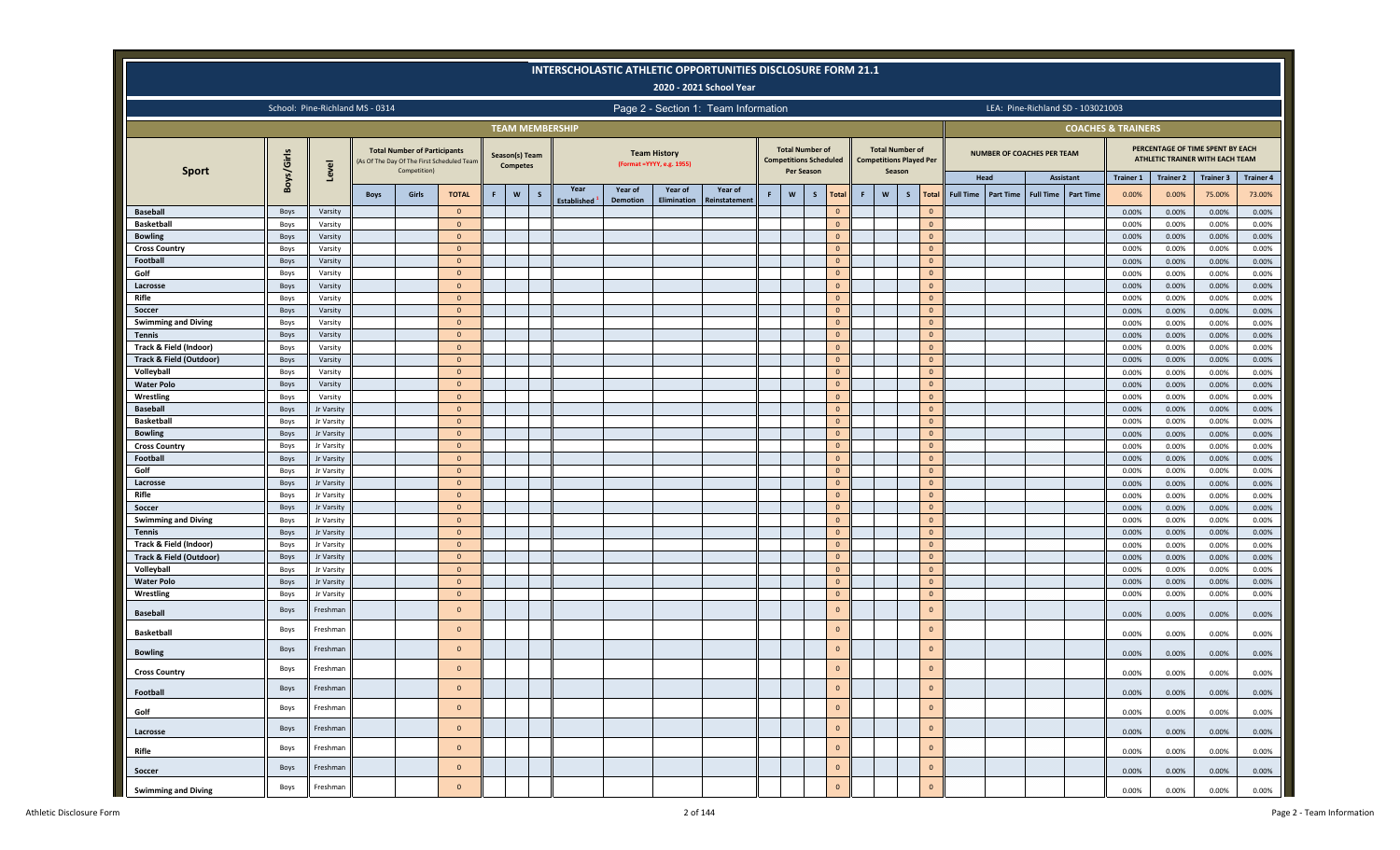|                                    |            |                                 |             |                                                     |                                           |     |                                   |             |                          |          |                                                  | INTERSCHOLASTIC ATHLETIC OPPORTUNITIES DISCLOSURE FORM 21.1<br>2020 - 2021 School Year |                |                                                                       |              |                 |                |                                                                    |              |                |                  |                            |                  |                                   |                               |                  |                                                                     |                  |
|------------------------------------|------------|---------------------------------|-------------|-----------------------------------------------------|-------------------------------------------|-----|-----------------------------------|-------------|--------------------------|----------|--------------------------------------------------|----------------------------------------------------------------------------------------|----------------|-----------------------------------------------------------------------|--------------|-----------------|----------------|--------------------------------------------------------------------|--------------|----------------|------------------|----------------------------|------------------|-----------------------------------|-------------------------------|------------------|---------------------------------------------------------------------|------------------|
|                                    |            | School: Pine-Richland MS - 0314 |             |                                                     |                                           |     |                                   |             |                          |          |                                                  | Page 2 - Section 1: Team Information                                                   |                |                                                                       |              |                 |                |                                                                    |              |                |                  |                            |                  | LEA: Pine-Richland SD - 103021003 |                               |                  |                                                                     |                  |
|                                    |            |                                 |             |                                                     |                                           |     |                                   |             | <b>TEAM MEMBERSHIP</b>   |          |                                                  |                                                                                        |                |                                                                       |              |                 |                |                                                                    |              |                |                  |                            |                  |                                   | <b>COACHES &amp; TRAINERS</b> |                  |                                                                     |                  |
|                                    | Boys/Girls | Level                           |             | <b>Total Number of Participants</b><br>Competition) | As Of The Day Of The First Scheduled Team |     | Season(s) Team<br><b>Competes</b> |             |                          |          | <b>Team History</b><br>(Format =YYYY, e.g. 1955) |                                                                                        |                | <b>Total Number of</b><br><b>Competitions Scheduled</b><br>Per Season |              |                 |                | <b>Total Number of</b><br><b>Competitions Played Per</b><br>Season |              |                |                  | NUMBER OF COACHES PER TEAM |                  |                                   |                               |                  | PERCENTAGE OF TIME SPENT BY EACH<br>ATHLETIC TRAINER WITH EACH TEAM |                  |
| <b>Sport</b>                       |            |                                 |             |                                                     |                                           |     |                                   |             | Year                     | Year of  | Year of                                          | Year of                                                                                |                |                                                                       |              |                 |                |                                                                    |              |                | Head             |                            |                  | Assistant                         | <b>Trainer 1</b>              | <b>Trainer 2</b> | <b>Trainer 3</b>                                                    | <b>Trainer 4</b> |
|                                    |            |                                 | <b>Boys</b> | Girls                                               | <b>TOTAL</b>                              | F.  | $\mathsf{w}$                      | $\mathsf S$ | Established <sup>1</sup> | Demotion | Elimination                                      | Reinstatement                                                                          | F              | $\mathsf{w}$                                                          | $\mathsf{s}$ | Total           | F              | $\boldsymbol{\mathsf{w}}$                                          | $\mathsf{s}$ | <b>Total</b>   | <b>Full Time</b> | Part Time                  | <b>Full Time</b> | <b>Part Time</b>                  | 0.00%                         | 0.00%            | 75.00%                                                              | 73.00%           |
| <b>Tennis</b>                      | Boys       | Freshman                        |             |                                                     | $\mathbf 0$                               |     |                                   |             |                          |          |                                                  |                                                                                        |                |                                                                       |              | $\mathbf{0}$    |                |                                                                    |              | $\mathbf{0}$   |                  |                            |                  |                                   | 0.00%                         | 0.00%            | 0.00%                                                               | 0.00%            |
| <b>Track &amp; Field (Indoor)</b>  | Boys       | Freshman                        |             |                                                     | $\overline{\mathbf{0}}$                   |     |                                   |             |                          |          |                                                  |                                                                                        |                |                                                                       |              | $\mathbf{0}$    |                |                                                                    |              | $\mathbf{0}$   |                  |                            |                  |                                   | 0.00%                         | 0.00%            | 0.00%                                                               | 0.00%            |
| Track & Field (Outdoor)            | Boys       | Freshman                        |             |                                                     | $\overline{\mathbf{0}}$                   |     |                                   |             |                          |          |                                                  |                                                                                        |                |                                                                       |              | $\circ$         |                |                                                                    |              | $\mathbf{0}$   |                  |                            |                  |                                   | 0.00%                         | 0.00%            | 0.00%                                                               | 0.00%            |
| Volleyball                         | Boys       | Freshman                        |             |                                                     | $\overline{\mathbf{0}}$                   |     |                                   |             |                          |          |                                                  |                                                                                        |                |                                                                       |              | $\circ$         |                |                                                                    |              | $\mathbf{0}$   |                  |                            |                  |                                   | 0.00%                         | 0.00%            | 0.00%                                                               | 0.00%            |
| <b>Water Polo</b>                  | Boys       | Freshman                        |             |                                                     | $\overline{\mathbf{0}}$                   |     |                                   |             |                          |          |                                                  |                                                                                        |                |                                                                       |              | $\overline{0}$  |                |                                                                    |              | $\mathbf{0}$   |                  |                            |                  |                                   | 0.00%                         | 0.00%            | 0.00%                                                               | 0.00%            |
| Wrestling                          | Boys       | Freshman                        |             |                                                     | $\overline{\mathbf{0}}$                   |     |                                   |             |                          |          |                                                  |                                                                                        |                |                                                                       |              | $\circ$         |                |                                                                    |              | $\mathbf{0}$   |                  |                            |                  |                                   | 0.00%                         | 0.00%            | 0.00%                                                               | 0.00%            |
| <b>Baseball</b>                    | Boys       | 8th Grade                       | 19          |                                                     | 19                                        |     |                                   | Yes         | 1995                     |          |                                                  |                                                                                        |                |                                                                       | 14           | 14              |                |                                                                    | 14           | 14             |                  | $\mathbf{1}$               |                  |                                   | 0.00%                         | 0.00%            | 5.00%                                                               | 0.00%            |
| <b>Basketball</b>                  | Boys       | 8th Grade                       | 11          |                                                     | 11                                        |     | Yes                               |             | 1984                     |          |                                                  |                                                                                        |                | 14                                                                    |              | 14              |                | $11\,$                                                             |              | 11             |                  | $\mathbf{1}$               |                  |                                   | 0.00%                         | 0.00%            | 5.00%                                                               | 0.00%            |
| <b>Bowling</b>                     | Boys       | 8th Grade                       |             |                                                     | $\mathbf{0}$                              |     |                                   |             |                          |          |                                                  |                                                                                        |                |                                                                       |              | $\mathbf{0}$    |                |                                                                    |              | $\mathbf{0}$   |                  |                            |                  |                                   | 0.00%                         | 0.00%            | 0.00%                                                               | 0.00%            |
| <b>Cross Country</b>               | Boys       | 8th Grade                       | 29          |                                                     | 29                                        | Yes |                                   |             | 2001                     |          |                                                  |                                                                                        | $\overline{5}$ |                                                                       |              | $5\phantom{.0}$ | 5              |                                                                    |              | 5              |                  | $\,$ 1 $\,$                |                  |                                   | 0.00%                         | 0.00%            | 0.00%                                                               | 5.00%            |
| Football                           | Boys       | 8th Grade                       | 19          |                                                     | 19                                        | Yes |                                   |             | 1984                     |          |                                                  |                                                                                        | $\overline{4}$ |                                                                       |              | $\overline{4}$  | $\overline{4}$ |                                                                    |              | $\overline{4}$ |                  | $\mathbf{1}$               |                  | $\overline{2}$                    | 0.00%                         | 0.00%            | 0.00%                                                               | 11.00%           |
| Golf                               | Boys       | 8th Grade                       |             |                                                     | $\overline{\mathbf{0}}$                   |     |                                   |             |                          |          |                                                  |                                                                                        |                |                                                                       |              | $\circ$         |                |                                                                    |              | $\mathbf{0}$   |                  |                            |                  |                                   | 0.00%                         | 0.00%            | 0.00%                                                               | 0.00%            |
| Lacrosse                           | Boys       | 8th Grade                       |             |                                                     | $\overline{\mathbf{0}}$                   |     |                                   |             |                          |          |                                                  |                                                                                        |                |                                                                       |              | $\circ$         |                |                                                                    |              | $\mathbf 0$    |                  |                            |                  |                                   | 0.00%                         | 0.00%            | 0.00%                                                               | 0.00%            |
| Rifle                              | Boys       | 8th Grade                       |             |                                                     | $\overline{\mathbf{0}}$                   |     |                                   |             |                          |          |                                                  |                                                                                        |                |                                                                       |              | $\mathbf{0}$    |                |                                                                    |              | $\mathbf{0}$   |                  |                            |                  |                                   | 0.00%                         | 0.00%            | 0.00%                                                               | 0.00%            |
| Soccer                             | Boys       | 8th Grade                       | 21          |                                                     | 21                                        | Yes |                                   |             | 1995                     |          |                                                  |                                                                                        | 10             |                                                                       |              | 10              | $\overline{9}$ |                                                                    |              | 9              |                  | $\mathbf{1}$               |                  |                                   | 0.00%                         | 0.00%            | 5.00%                                                               | 0.00%            |
| <b>Swimming and Diving</b>         | Boys       | 8th Grade                       |             |                                                     | $\mathbf 0$                               |     |                                   |             |                          |          |                                                  |                                                                                        |                |                                                                       |              | $\circ$         |                |                                                                    |              | $\mathbf{0}$   |                  |                            |                  |                                   | 0.00%                         | 0.00%            | 0.00%                                                               | 0.00%            |
| <b>Tennis</b>                      | Boys       | 8th Grade                       |             |                                                     | $\overline{\mathbf{0}}$                   |     |                                   |             |                          |          |                                                  |                                                                                        |                |                                                                       |              | $\circ$         |                |                                                                    |              | $\mathbf{0}$   |                  |                            |                  |                                   | 0.00%                         | 0.00%            | 0.00%                                                               | 0.00%            |
| <b>Track &amp; Field (Indoor)</b>  | Boys       | 8th Grade                       |             |                                                     | $\overline{\mathbf{0}}$                   |     |                                   |             |                          |          |                                                  |                                                                                        |                |                                                                       |              | $\mathbf{0}$    |                |                                                                    |              | $\mathbf{0}$   |                  |                            |                  |                                   | 0.00%                         | 0.00%            | 0.00%                                                               | 0.00%            |
| <b>Track &amp; Field (Outdoor)</b> | Boys       | 8th Grade                       |             |                                                     | $\overline{\mathbf{0}}$                   |     |                                   |             |                          |          |                                                  |                                                                                        |                |                                                                       |              | $\circ$         |                |                                                                    |              | $\Omega$       |                  |                            |                  |                                   | 0.00%                         | 0.00%            | 0.00%                                                               | 0.00%            |
| Volleyball                         | Boys       | 8th Grade                       | 28          |                                                     | 28                                        |     |                                   | Yes         | 2021                     |          |                                                  |                                                                                        |                |                                                                       | 18           | $18\,$          |                |                                                                    | 13           | 13             |                  | $\mathbf{1}$               |                  |                                   | 0.00%                         | 0.00%            | 0.00%                                                               | 5.00%            |
| <b>Water Polo</b>                  | Boys       | 8th Grade                       |             |                                                     | $\overline{\mathbf{0}}$                   |     |                                   |             |                          |          |                                                  |                                                                                        |                |                                                                       |              | $\mathbf{0}$    |                |                                                                    |              | $\Omega$       |                  |                            |                  |                                   | 0.00%                         | 0.00%            | 0.00%                                                               | 0.00%            |
| Wrestling                          | Boys       | 8th Grade                       |             |                                                     | $\overline{\mathbf{0}}$                   |     |                                   |             |                          |          |                                                  |                                                                                        |                |                                                                       |              | $\mathbf{0}$    |                |                                                                    |              | $\mathbf{0}$   |                  |                            |                  |                                   | 0.00%                         | 0.00%            | 0.00%                                                               | 0.00%            |
| <b>Baseball</b>                    | Boys       | 7th Grade                       | 22          |                                                     | 22                                        |     |                                   | Yes         | 2017                     |          |                                                  |                                                                                        |                |                                                                       | 14           | 14              |                |                                                                    | 14           | 14             |                  | $\overline{1}$             |                  |                                   | 0.00%                         | 0.00%            | 5.00%                                                               | 0.00%            |
| <b>Basketball</b>                  | Boys       | 7th Grade                       | 12          |                                                     | 12                                        |     | Yes                               |             | 1984                     |          |                                                  |                                                                                        |                | 14                                                                    |              | 14              |                | 14                                                                 |              | 14             |                  | $\mathbf{1}$               |                  |                                   | 0.00%                         | 0.00%            | 5.00%                                                               | 0.00%            |
| <b>Bowling</b>                     | Boys       | 7th Grade                       |             |                                                     | $\overline{\mathbf{0}}$                   |     |                                   |             |                          |          |                                                  |                                                                                        |                |                                                                       |              | $\mathbf{0}$    |                |                                                                    |              | $\Omega$       |                  |                            |                  |                                   | 0.00%                         | 0.00%            | 0.00%                                                               | 0.00%            |
| <b>Cross Country</b>               | Boys       | 7th Grade                       |             |                                                     | $\mathbf 0$                               |     |                                   |             |                          |          |                                                  |                                                                                        |                |                                                                       |              | $\overline{0}$  |                |                                                                    |              | $\mathbf{0}$   |                  |                            |                  |                                   | 0.00%                         | 0.00%            | 0.00%                                                               | 0.00%            |
| Football                           | Boys       | 7th Grade                       | 19          |                                                     | 19                                        | Yes |                                   |             | 1984                     |          |                                                  |                                                                                        | $\overline{4}$ |                                                                       |              | $\overline{4}$  | $\overline{4}$ |                                                                    |              | $\overline{4}$ |                  | $\mathbf{1}$               |                  | $\overline{2}$                    | 0.00%                         | 0.00%            | 0.00%                                                               | 11.00%           |
| Golf                               | Boys       | 7th Grade                       |             |                                                     | $\overline{0}$                            |     |                                   |             |                          |          |                                                  |                                                                                        |                |                                                                       |              | $\mathbf{0}$    |                |                                                                    |              | $\Omega$       |                  |                            |                  |                                   | 0.00%                         | 0.00%            |                                                                     |                  |
|                                    | Boys       | 7th Grade                       |             |                                                     | $\overline{0}$                            |     |                                   |             |                          |          |                                                  |                                                                                        |                |                                                                       |              | $\circ$         |                |                                                                    |              | $\mathbf 0$    |                  |                            |                  |                                   |                               |                  | 0.00%                                                               | 0.00%            |
| Lacrosse                           | Boys       | 7th Grade                       |             |                                                     | $\overline{0}$                            |     |                                   |             |                          |          |                                                  |                                                                                        |                |                                                                       |              | $\mathbf{0}$    |                |                                                                    |              | $\Omega$       |                  |                            |                  |                                   | 0.00%                         | 0.00%            | 0.00%                                                               | 0.00%            |
| Rifle                              |            |                                 |             |                                                     |                                           |     |                                   |             |                          |          |                                                  |                                                                                        |                |                                                                       |              |                 |                |                                                                    |              |                |                  |                            |                  |                                   | 0.00%                         | 0.00%            | 0.00%                                                               | 0.00%            |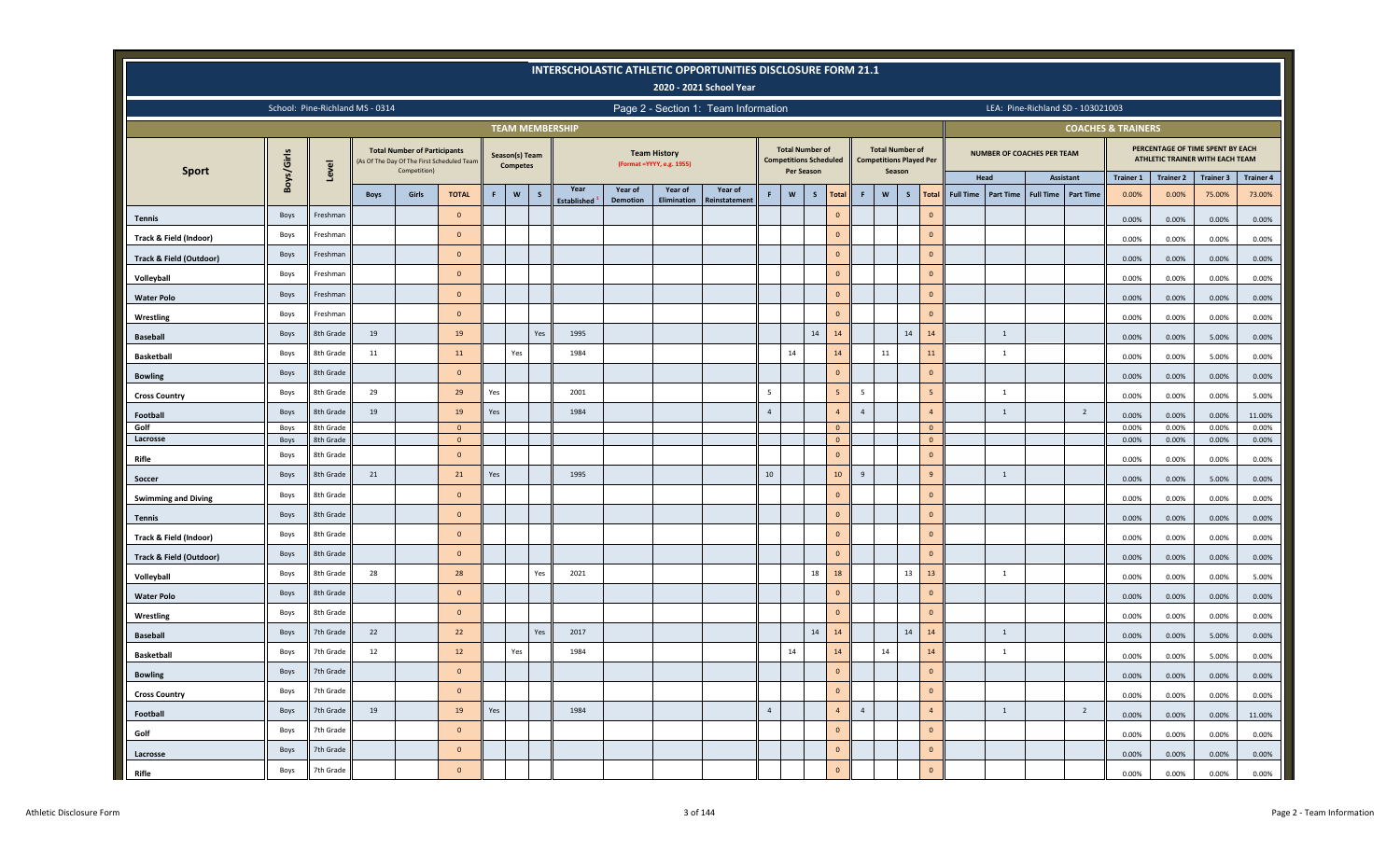|                                                  |                |                                 |             |                                     |                                           |   |                                   |          |                            |                            |                                                   | <b>INTERSCHOLASTIC ATHLETIC OPPORTUNITIES DISCLOSURE FORM 21.1</b><br>2020 - 2021 School Year |   |                                                         |              |                              |    |                                                          |              |                                  |                                   |                  |                                   |                               |                  |                                                                     |                   |
|--------------------------------------------------|----------------|---------------------------------|-------------|-------------------------------------|-------------------------------------------|---|-----------------------------------|----------|----------------------------|----------------------------|---------------------------------------------------|-----------------------------------------------------------------------------------------------|---|---------------------------------------------------------|--------------|------------------------------|----|----------------------------------------------------------|--------------|----------------------------------|-----------------------------------|------------------|-----------------------------------|-------------------------------|------------------|---------------------------------------------------------------------|-------------------|
|                                                  |                | School: Pine-Richland MS - 0314 |             |                                     |                                           |   |                                   |          |                            |                            |                                                   | Page 2 - Section 1: Team Information                                                          |   |                                                         |              |                              |    |                                                          |              |                                  |                                   |                  | LEA: Pine-Richland SD - 103021003 |                               |                  |                                                                     |                   |
|                                                  |                |                                 |             |                                     |                                           |   |                                   |          | <b>TEAM MEMBERSHIP</b>     |                            |                                                   |                                                                                               |   |                                                         |              |                              |    |                                                          |              |                                  |                                   |                  |                                   | <b>COACHES &amp; TRAINERS</b> |                  |                                                                     |                   |
|                                                  | Boys/Girls     |                                 |             | <b>Total Number of Participants</b> | As Of The Day Of The First Scheduled Team |   | Season(s) Team<br><b>Competes</b> |          |                            |                            | <b>Team History</b><br>(Format = YYYY, e.g. 1955) |                                                                                               |   | <b>Total Number of</b><br><b>Competitions Scheduled</b> |              |                              |    | <b>Total Number of</b><br><b>Competitions Played Per</b> |              |                                  | <b>NUMBER OF COACHES PER TEAM</b> |                  |                                   |                               |                  | PERCENTAGE OF TIME SPENT BY EACH<br>ATHLETIC TRAINER WITH EACH TEAM |                   |
| <b>Sport</b>                                     |                | Level                           |             | Competition)                        |                                           |   |                                   |          |                            |                            |                                                   |                                                                                               |   | Per Season                                              |              |                              |    | Season                                                   |              |                                  | Head                              |                  | <b>Assistant</b>                  | <b>Trainer 1</b>              | <b>Trainer 2</b> | <b>Trainer 3</b>                                                    | <b>Trainer 4</b>  |
|                                                  |                |                                 | <b>Boys</b> | Girls                               | <b>TOTAL</b>                              | F | $\mathsf{w}$                      | <b>S</b> | Year<br><b>Established</b> | Year of<br><b>Demotion</b> | Year of<br>Elimination                            | Year of<br>Reinstatement                                                                      | F | ${\bf W}$                                               | $\mathsf{s}$ | <b>Total</b>                 | F. | $\mathbf{w}$                                             | $\mathsf{s}$ | <b>Full Time</b><br><b>Total</b> | <b>Part Time</b>                  | <b>Full Time</b> | <b>Part Time</b>                  | 0.00%                         | 0.00%            | 75.00%                                                              | 73.00%            |
| Soccer                                           | Boys           | 7th Grade                       |             |                                     | $\overline{0}$                            |   |                                   |          |                            |                            |                                                   |                                                                                               |   |                                                         |              | $\mathbf{0}$                 |    |                                                          |              | $\Omega$                         |                                   |                  |                                   | 0.00%                         | 0.00%            | 0.00%                                                               | 0.00%             |
| <b>Swimming and Diving</b>                       | Boys           | 7th Grade                       |             |                                     | $\Omega$                                  |   |                                   |          |                            |                            |                                                   |                                                                                               |   |                                                         |              | $\Omega$                     |    |                                                          |              | $\Omega$                         |                                   |                  |                                   | 0.00%                         | 0.00%            | 0.00%                                                               | 0.00%             |
| <b>Tennis</b>                                    | Boys           | 7th Grade                       |             |                                     | $\overline{0}$                            |   |                                   |          |                            |                            |                                                   |                                                                                               |   |                                                         |              | $\mathbf{0}$                 |    |                                                          |              | $\Omega$                         |                                   |                  |                                   | 0.00%                         | 0.00%            | 0.00%                                                               | 0.00%             |
| Track & Field (Indoor)                           | Boys           | 7th Grade                       |             |                                     | $\overline{0}$                            |   |                                   |          |                            |                            |                                                   |                                                                                               |   |                                                         |              | $\mathbf{0}$                 |    |                                                          |              | $\mathbf{0}$                     |                                   |                  |                                   | 0.00%                         | 0.00%            | 0.00%                                                               | 0.00%             |
| Track & Field (Outdoor)                          | Boys           | 7th Grade                       | 69          | 47                                  | 116                                       |   |                                   | Yes      | 1989                       |                            |                                                   |                                                                                               |   |                                                         | 10           | 10                           |    |                                                          | 10           | 10                               | $\overline{2}$                    |                  | $\overline{2}$                    | 0.00%                         | 0.00%            | 0.00%                                                               | 21.00%            |
| Volleyball                                       | Boys           | 7th Grade                       |             |                                     | $\Omega$                                  |   |                                   |          |                            |                            |                                                   |                                                                                               |   |                                                         |              | $\Omega$                     |    |                                                          |              | $\Omega$                         |                                   |                  |                                   | 0.00%                         | 0.00%            | 0.00%                                                               | 0.00%             |
| <b>Water Polo</b>                                | Boys           | 7th Grade                       |             |                                     | $\overline{0}$                            |   |                                   |          |                            |                            |                                                   |                                                                                               |   |                                                         |              | $\mathbf{0}$                 |    |                                                          |              | $\Omega$                         |                                   |                  |                                   | 0.00%                         | 0.00%            | 0.00%                                                               | 0.00%             |
| Wrestling                                        | Boys           | 7th Grade                       | 15          |                                     | 15                                        |   | Yes                               |          | 1984                       |                            |                                                   |                                                                                               |   | 10                                                      |              | 10                           |    | 10                                                       |              | 10                               | 1                                 |                  | $\mathbf{1}$                      | 0.00%                         | 0.00%            | 5.00%                                                               | 0.00%             |
| <b>Basketball</b>                                | Girls          | Varsity                         |             |                                     | $\overline{0}$                            |   |                                   |          |                            |                            |                                                   |                                                                                               |   |                                                         |              | $\mathbf{0}$                 |    |                                                          |              | $\Omega$                         |                                   |                  |                                   | 0.00%                         | 0.00%            | 0.00%                                                               | 0.00%             |
| <b>Bowling</b>                                   | Girls          | Varsity                         |             |                                     | $\overline{0}$                            |   |                                   |          |                            |                            |                                                   |                                                                                               |   |                                                         |              | $\mathbf{0}$                 |    |                                                          |              | $\mathbf{0}$                     |                                   |                  |                                   | 0.00%                         | 0.00%            | 0.00%                                                               | 0.00%             |
| <b>Competitive Spirit</b>                        | Girls          | Varsity                         |             |                                     | $\overline{0}$                            |   |                                   |          |                            |                            |                                                   |                                                                                               |   |                                                         |              | $\mathbf{0}$                 |    |                                                          |              | $\mathbf{0}$                     |                                   |                  |                                   | 0.00%                         | 0.00%            | 0.00%                                                               | 0.00%             |
| <b>Cross Country</b>                             | Girls          | Varsity                         |             |                                     | $\overline{0}$                            |   |                                   |          |                            |                            |                                                   |                                                                                               |   |                                                         |              | $\overline{0}$               |    |                                                          |              | $\mathbf{0}$                     |                                   |                  |                                   | 0.00%                         | 0.00%            | 0.00%                                                               | 0.00%             |
| <b>Field Hockey</b>                              | Girls          | Varsity                         |             |                                     | $\overline{0}$                            |   |                                   |          |                            |                            |                                                   |                                                                                               |   |                                                         |              | $\Omega$                     |    |                                                          |              | $\mathbf{0}$                     |                                   |                  |                                   | 0.00%                         | 0.00%            | 0.00%                                                               | 0.00%             |
| Golf                                             | Girls          | Varsity                         |             |                                     | $\overline{0}$                            |   |                                   |          |                            |                            |                                                   |                                                                                               |   |                                                         |              | $\overline{0}$               |    |                                                          |              | $\mathbf{0}$                     |                                   |                  |                                   | 0.00%                         | 0.00%            | 0.00%                                                               | 0.00%             |
| Gymnastics                                       | Girls          | Varsity                         |             |                                     | $\overline{0}$                            |   |                                   |          |                            |                            |                                                   |                                                                                               |   |                                                         |              | $\mathbf{0}$                 |    |                                                          |              | $\mathbf{0}$                     |                                   |                  |                                   | 0.00%                         | 0.00%            | 0.00%                                                               | 0.00%             |
| Lacrosse                                         | Girls          | Varsity                         |             |                                     | $\overline{0}$                            |   |                                   |          |                            |                            |                                                   |                                                                                               |   |                                                         |              | $\mathbf{0}$                 |    |                                                          |              | $\mathbf{0}$                     |                                   |                  |                                   | 0.00%                         | 0.00%            | 0.00%                                                               | 0.00%             |
| Rifle                                            | Girls          | Varsity                         |             |                                     | $\overline{0}$                            |   |                                   |          |                            |                            |                                                   |                                                                                               |   |                                                         |              | $\mathbf{0}$                 |    |                                                          |              | $\mathbf{0}$                     |                                   |                  |                                   | 0.00%                         | 0.00%            | 0.00%                                                               | 0.00%             |
| Soccer                                           | Girls          | Varsity                         |             |                                     | $\overline{0}$                            |   |                                   |          |                            |                            |                                                   |                                                                                               |   |                                                         |              | $\overline{0}$               |    |                                                          |              | $\mathbf{0}$                     |                                   |                  |                                   | 0.00%                         | 0.00%            | 0.00%                                                               | 0.00%             |
| Softball, Fast Pitch                             | Girls          | Varsity                         |             |                                     | $\mathbf{0}$                              |   |                                   |          |                            |                            |                                                   |                                                                                               |   |                                                         |              | $\mathbf{0}$                 |    |                                                          |              | $\mathbf{0}$                     |                                   |                  |                                   | 0.00%                         | 0.00%            | 0.00%                                                               | 0.00%             |
| <b>Swimming and Diving</b>                       | Girls          | Varsity                         |             |                                     | $\overline{0}$                            |   |                                   |          |                            |                            |                                                   |                                                                                               |   |                                                         |              | $\mathbf{0}$                 |    |                                                          |              | $\mathbf{0}$                     |                                   |                  |                                   | 0.00%                         | 0.00%            | 0.00%                                                               | 0.00%             |
| <b>Tennis</b>                                    | Girls          | Varsity                         |             |                                     | $\overline{0}$                            |   |                                   |          |                            |                            |                                                   |                                                                                               |   |                                                         |              | $\Omega$                     |    |                                                          |              | $\mathbf{0}$                     |                                   |                  |                                   | 0.00%                         | 0.00%            | 0.00%                                                               | 0.00%             |
| Track & Field (Indoor)                           | Girls          | Varsity                         |             |                                     | $\overline{0}$<br>$\overline{0}$          |   |                                   |          |                            |                            |                                                   |                                                                                               |   |                                                         |              | $\mathbf{0}$<br>$\mathbf{0}$ |    |                                                          |              | $\mathbf{0}$<br>$\Omega$         |                                   |                  |                                   | 0.00%                         | 0.00%            | 0.00%                                                               | 0.00%             |
| <b>Track &amp; Field (Outdoor)</b><br>Volleyball | Girls<br>Girls | Varsity<br>Varsity              |             |                                     | $\overline{0}$                            |   |                                   |          |                            |                            |                                                   |                                                                                               |   |                                                         |              | $\mathbf{0}$                 |    |                                                          |              | $\Omega$                         |                                   |                  |                                   | 0.00%                         | 0.00%            | 0.00%                                                               | 0.00%<br>$0.00\%$ |
| <b>Water Polo</b>                                | Girls          | Varsity                         |             |                                     | $\overline{0}$                            |   |                                   |          |                            |                            |                                                   |                                                                                               |   |                                                         |              | $\mathbf{0}$                 |    |                                                          |              | $\Omega$                         |                                   |                  |                                   | 0.00%<br>0.00%                | 0.00%<br>0.00%   | 0.00%                                                               | $0.00\%$          |
| <b>Basketball</b>                                | Girls          | Jr Varsity                      |             |                                     | $\overline{0}$                            |   |                                   |          |                            |                            |                                                   |                                                                                               |   |                                                         |              | $\mathbf{0}$                 |    |                                                          |              | $\Omega$                         |                                   |                  |                                   | 0.00%                         | 0.00%            | 0.00%<br>0.00%                                                      | 0.00%             |
| <b>Bowling</b>                                   | Girls          | Jr Varsity                      |             |                                     | $\overline{0}$                            |   |                                   |          |                            |                            |                                                   |                                                                                               |   |                                                         |              | $\mathbf{0}$                 |    |                                                          |              | $\Omega$                         |                                   |                  |                                   | 0.00%                         | 0.00%            | 0.00%                                                               | 0.00%             |
| <b>Competitive Spirit</b>                        | Girls          | Jr Varsity                      |             |                                     | $\overline{0}$                            |   |                                   |          |                            |                            |                                                   |                                                                                               |   |                                                         |              | $\mathbf{0}$                 |    |                                                          |              | $\Omega$                         |                                   |                  |                                   | 0.00%                         | 0.00%            | 0.00%                                                               | 0.00%             |
| <b>Cross Country</b>                             | Girls          | Jr Varsity                      |             |                                     | $\overline{0}$                            |   |                                   |          |                            |                            |                                                   |                                                                                               |   |                                                         |              | $\mathbf{0}$                 |    |                                                          |              | $\Omega$                         |                                   |                  |                                   | 0.00%                         | 0.00%            | 0.00%                                                               | 0.00%             |
| <b>Field Hockey</b>                              | Girls          | Jr Varsity                      |             |                                     | $\mathbf{0}$                              |   |                                   |          |                            |                            |                                                   |                                                                                               |   |                                                         |              | $\mathbf{0}$                 |    |                                                          |              | $\Omega$                         |                                   |                  |                                   | 0.00%                         | 0.00%            | 0.00%                                                               | 0.00%             |
| Golf                                             | Girls          | Jr Varsity                      |             |                                     | $\overline{0}$                            |   |                                   |          |                            |                            |                                                   |                                                                                               |   |                                                         |              | $\mathbf{0}$                 |    |                                                          |              | $\Omega$                         |                                   |                  |                                   | 0.00%                         | 0.00%            | 0.00%                                                               | 0.00%             |
| Gymnastics                                       | Girls          | Jr Varsity                      |             |                                     | $\overline{0}$                            |   |                                   |          |                            |                            |                                                   |                                                                                               |   |                                                         |              | $\mathbf{0}$                 |    |                                                          |              | $\mathbf{0}$                     |                                   |                  |                                   | 0.00%                         | 0.00%            | 0.00%                                                               | 0.00%             |
| Lacrosse                                         | Girls          | Jr Varsity                      |             |                                     | $\mathbf{0}$                              |   |                                   |          |                            |                            |                                                   |                                                                                               |   |                                                         |              | $\mathbf{0}$                 |    |                                                          |              | $\mathbf{0}$                     |                                   |                  |                                   | 0.00%                         | 0.00%            | 0.00%                                                               | 0.00%             |
| Rifle                                            | Girls          | Jr Varsity                      |             |                                     | $\overline{0}$                            |   |                                   |          |                            |                            |                                                   |                                                                                               |   |                                                         |              | $\Omega$                     |    |                                                          |              |                                  |                                   |                  |                                   | 0.00%                         | 0.00%            | $0.00\%$                                                            | 0.00%             |
| Soccer                                           | Girls          | Jr Varsity                      |             |                                     | $\overline{0}$                            |   |                                   |          |                            |                            |                                                   |                                                                                               |   |                                                         |              | $\mathbf{0}$                 |    |                                                          |              | $\mathbf{0}$                     |                                   |                  |                                   | 0.00%                         | 0.00%            | 0.00%                                                               | 0.00%             |
| Softball, Fast Pitch                             | Girls          | Jr Varsity                      |             |                                     | $\overline{0}$                            |   |                                   |          |                            |                            |                                                   |                                                                                               |   |                                                         |              | $\overline{0}$               |    |                                                          |              | $\mathbf{0}$                     |                                   |                  |                                   | 0.00%                         | 0.00%            | 0.00%                                                               | 0.00%             |
| <b>Swimming and Diving</b>                       | Girls          | Jr Varsity                      |             |                                     | $\overline{0}$                            |   |                                   |          |                            |                            |                                                   |                                                                                               |   |                                                         |              | $\mathbf{0}$                 |    |                                                          |              | $\overline{0}$                   |                                   |                  |                                   | 0.00%                         | 0.00%            | 0.00%                                                               | 0.00%             |
| Tennis                                           | Girls          | Jr Varsity                      |             |                                     | $\overline{0}$                            |   |                                   |          |                            |                            |                                                   |                                                                                               |   |                                                         |              | $\mathbf{0}$                 |    |                                                          |              | $\overline{0}$                   |                                   |                  |                                   | 0.00%                         | 0.00%            | 0.00%                                                               | 0.00%             |
| Track & Field (Indoor)                           | Girls          | Jr Varsity                      |             |                                     | $\overline{0}$                            |   |                                   |          |                            |                            |                                                   |                                                                                               |   |                                                         |              | $\overline{0}$               |    |                                                          |              | $\mathbf{0}$                     |                                   |                  |                                   | 0.00%                         | 0.00%            | 0.00%                                                               | 0.00%             |
| Track & Field (Outdoor)                          | Girls          | Jr Varsity                      |             |                                     | $\overline{0}$                            |   |                                   |          |                            |                            |                                                   |                                                                                               |   |                                                         |              | $\mathbf{0}$                 |    |                                                          |              | $\mathbf{0}$                     |                                   |                  |                                   | 0.00%                         | 0.00%            | 0.00%                                                               | 0.00%             |
| Volleyball                                       | Girls          | Jr Varsity                      |             |                                     | $\overline{0}$                            |   |                                   |          |                            |                            |                                                   |                                                                                               |   |                                                         |              | $\overline{0}$               |    |                                                          |              | $\overline{0}$                   |                                   |                  |                                   | 0.00%                         | 0.00%            | 0.00%                                                               | 0.00%             |
| <b>Water Polo</b>                                | Girls          | Jr Varsity                      |             |                                     | $\overline{0}$                            |   |                                   |          |                            |                            |                                                   |                                                                                               |   |                                                         |              | $\overline{0}$               |    |                                                          |              | $\overline{0}$                   |                                   |                  |                                   | 0.00%                         | 0.00%            | 0.00%                                                               | 0.00%             |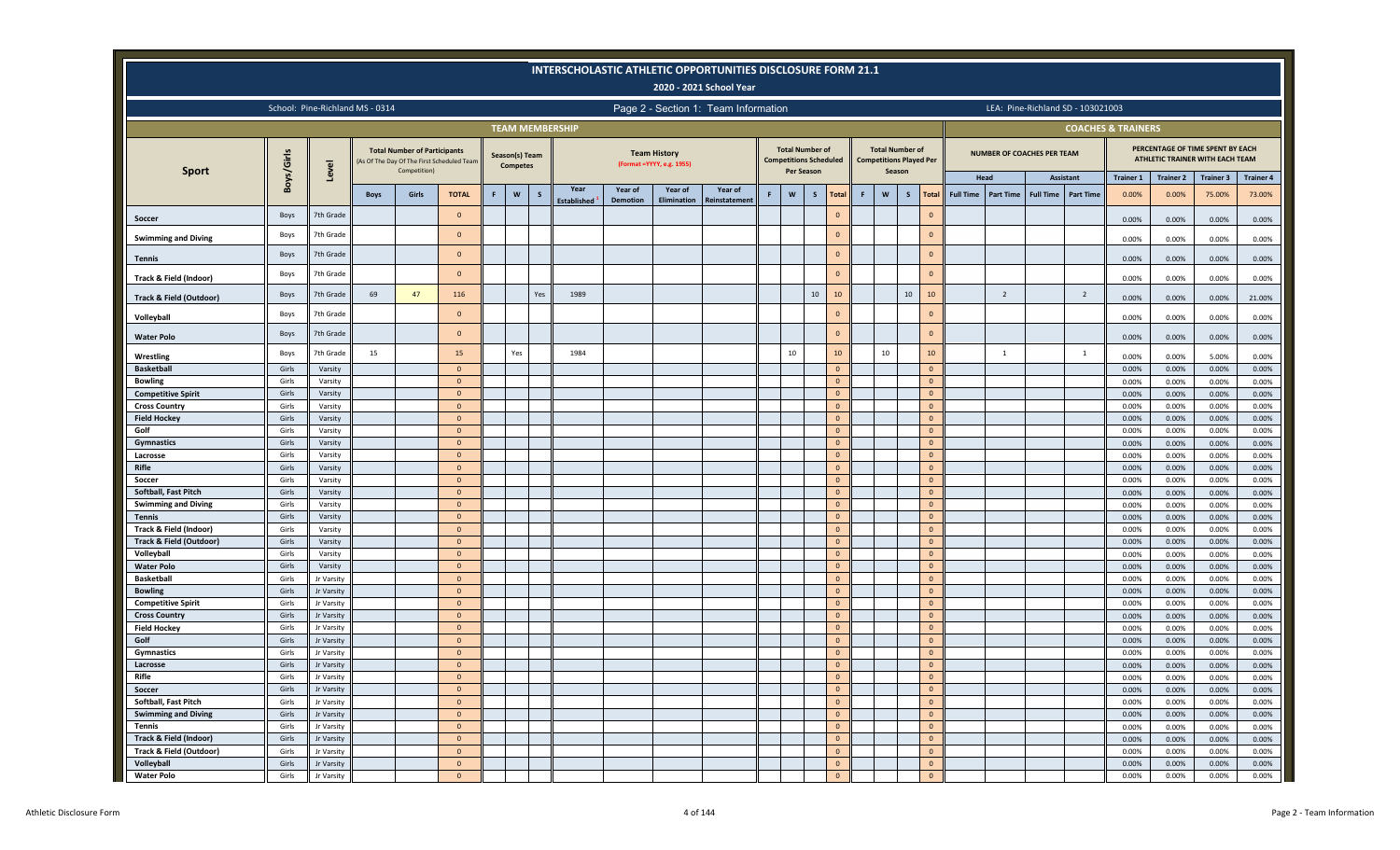|                                    |            |           |                                 |                                                     |                                           |     |                                   |              |                        |                 |                                                   | <b>INTERSCHOLASTIC ATHLETIC OPPORTUNITIES DISCLOSURE FORM 21.1</b><br>2020 - 2021 School Year |   |                                                                       |              |                |    |                                                                    |    |                |                  |                  |                            |                                   |                               |                  |                                                                     |                  |
|------------------------------------|------------|-----------|---------------------------------|-----------------------------------------------------|-------------------------------------------|-----|-----------------------------------|--------------|------------------------|-----------------|---------------------------------------------------|-----------------------------------------------------------------------------------------------|---|-----------------------------------------------------------------------|--------------|----------------|----|--------------------------------------------------------------------|----|----------------|------------------|------------------|----------------------------|-----------------------------------|-------------------------------|------------------|---------------------------------------------------------------------|------------------|
|                                    |            |           | School: Pine-Richland MS - 0314 |                                                     |                                           |     |                                   |              |                        |                 |                                                   | Page 2 - Section 1: Team Information                                                          |   |                                                                       |              |                |    |                                                                    |    |                |                  |                  |                            | LEA: Pine-Richland SD - 103021003 |                               |                  |                                                                     |                  |
|                                    |            |           |                                 |                                                     |                                           |     |                                   |              | <b>TEAM MEMBERSHIP</b> |                 |                                                   |                                                                                               |   |                                                                       |              |                |    |                                                                    |    |                |                  |                  |                            |                                   | <b>COACHES &amp; TRAINERS</b> |                  |                                                                     |                  |
|                                    | Boys/Girls | Level     |                                 | <b>Total Number of Participants</b><br>Competition) | As Of The Day Of The First Scheduled Team |     | Season(s) Team<br><b>Competes</b> |              |                        |                 | <b>Team History</b><br>(Format = YYYY, e.g. 1955) |                                                                                               |   | <b>Total Number of</b><br><b>Competitions Scheduled</b><br>Per Season |              |                |    | <b>Total Number of</b><br><b>Competitions Played Per</b><br>Season |    |                |                  |                  | NUMBER OF COACHES PER TEAM |                                   |                               |                  | PERCENTAGE OF TIME SPENT BY EACH<br>ATHLETIC TRAINER WITH EACH TEAM |                  |
| <b>Sport</b>                       |            |           |                                 |                                                     |                                           |     |                                   |              | Year                   | Year of         | Year of                                           | Year of                                                                                       |   |                                                                       |              |                |    |                                                                    |    |                | Head             |                  |                            | Assistant                         | <b>Trainer 1</b>              | <b>Trainer 2</b> | Trainer 3                                                           | <b>Trainer 4</b> |
|                                    |            |           | <b>Boys</b>                     | Girls                                               | <b>TOTAL</b>                              | F   | W                                 | $\mathsf{s}$ | <b>Established</b>     | <b>Demotion</b> | Elimination                                       | Reinstatement                                                                                 | F | $\boldsymbol{\mathsf{w}}$                                             | $\mathsf{s}$ | <b>Total</b>   | F. | $\boldsymbol{\mathsf{w}}$                                          | S  | <b>Total</b>   | <b>Full Time</b> | <b>Part Time</b> | <b>Full Time</b>           | <b>Part Time</b>                  | 0.00%                         | 0.00%            | 75.00%                                                              | 73.00%           |
| <b>Basketball</b>                  | Girls      | Freshman  |                                 |                                                     | $\overline{0}$                            |     |                                   |              |                        |                 |                                                   |                                                                                               |   |                                                                       |              | $\mathbf{0}$   |    |                                                                    |    | $\mathbf{0}$   |                  |                  |                            |                                   | 0.00%                         | 0.00%            | 0.00%                                                               | 0.00%            |
| <b>Bowling</b>                     | Girls      | Freshman  |                                 |                                                     | $\overline{0}$                            |     |                                   |              |                        |                 |                                                   |                                                                                               |   |                                                                       |              | $\mathbf{0}$   |    |                                                                    |    | $\Omega$       |                  |                  |                            |                                   | 0.00%                         | 0.00%            | 0.00%                                                               | 0.00%            |
| <b>Competitive Spirit</b>          | Girls      | Freshman  |                                 |                                                     | $\overline{0}$                            |     |                                   |              |                        |                 |                                                   |                                                                                               |   |                                                                       |              | $\mathbf{0}$   |    |                                                                    |    | $\mathbf{0}$   |                  |                  |                            |                                   | 0.00%                         | 0.00%            | 0.00%                                                               | 0.00%            |
| <b>Cross Country</b>               | Girls      | Freshman  |                                 |                                                     | $\overline{0}$                            |     |                                   |              |                        |                 |                                                   |                                                                                               |   |                                                                       |              | $\mathbf{0}$   |    |                                                                    |    | $\mathbf{0}$   |                  |                  |                            |                                   | 0.00%                         | 0.00%            | 0.00%                                                               | 0.00%            |
| <b>Field Hockey</b>                | Girls      | Freshman  |                                 |                                                     | $\overline{0}$                            |     |                                   |              |                        |                 |                                                   |                                                                                               |   |                                                                       |              | $\mathbf{0}$   |    |                                                                    |    | $\mathbf{0}$   |                  |                  |                            |                                   | 0.00%                         | 0.00%            | 0.00%                                                               | 0.00%            |
| Golf                               | Girls      | Freshman  |                                 |                                                     | $\overline{0}$                            |     |                                   |              |                        |                 |                                                   |                                                                                               |   |                                                                       |              | $\mathbf{0}$   |    |                                                                    |    | $\mathbf{0}$   |                  |                  |                            |                                   | 0.00%                         | 0.00%            | 0.00%                                                               | 0.00%            |
| Gymnastics                         | Girls      | Freshman  |                                 |                                                     | $\overline{0}$                            |     |                                   |              |                        |                 |                                                   |                                                                                               |   |                                                                       |              | $\mathbf{0}$   |    |                                                                    |    | $\mathbf{0}$   |                  |                  |                            |                                   | 0.00%                         | 0.00%            | 0.00%                                                               | 0.00%            |
| Lacrosse                           | Girls      | Freshman  |                                 |                                                     | $\overline{0}$                            |     |                                   |              |                        |                 |                                                   |                                                                                               |   |                                                                       |              | $\overline{0}$ |    |                                                                    |    | $\mathbf{0}$   |                  |                  |                            |                                   | 0.00%                         | 0.00%            | 0.00%                                                               | 0.00%            |
| Rifle                              | Girls      | Freshman  |                                 |                                                     | $\overline{0}$                            |     |                                   |              |                        |                 |                                                   |                                                                                               |   |                                                                       |              | $\mathbf{0}$   |    |                                                                    |    | $\mathbf{0}$   |                  |                  |                            |                                   | 0.00%                         | 0.00%            | 0.00%                                                               | 0.00%            |
| Soccer                             | Girls      | Freshman  |                                 |                                                     | $\overline{0}$                            |     |                                   |              |                        |                 |                                                   |                                                                                               |   |                                                                       |              | $\circ$        |    |                                                                    |    | $\mathbf{0}$   |                  |                  |                            |                                   | 0.00%                         | 0.00%            | 0.00%                                                               | 0.00%            |
| Softball, Fast Pitch               | Girls      | Freshman  |                                 |                                                     | $\overline{0}$                            |     |                                   |              |                        |                 |                                                   |                                                                                               |   |                                                                       |              | $\mathbf{0}$   |    |                                                                    |    | $\mathbf{0}$   |                  |                  |                            |                                   | 0.00%                         | 0.00%            | 0.00%                                                               | 0.00%            |
| <b>Swimming and Diving</b>         | Girls      | Freshman  |                                 |                                                     | $\overline{0}$                            |     |                                   |              |                        |                 |                                                   |                                                                                               |   |                                                                       |              | $\mathbf{0}$   |    |                                                                    |    | $\mathbf{0}$   |                  |                  |                            |                                   | 0.00%                         | 0.00%            | 0.00%                                                               | 0.00%            |
| <b>Tennis</b>                      | Girls      | Freshman  |                                 |                                                     | $\overline{0}$                            |     |                                   |              |                        |                 |                                                   |                                                                                               |   |                                                                       |              | $\mathbf{0}$   |    |                                                                    |    | $\mathbf{0}$   |                  |                  |                            |                                   | 0.00%                         | 0.00%            | 0.00%                                                               | 0.00%            |
| Track & Field (Indoor)             | Girls      | Freshman  |                                 |                                                     | $\overline{0}$                            |     |                                   |              |                        |                 |                                                   |                                                                                               |   |                                                                       |              | $\overline{0}$ |    |                                                                    |    | $\mathbf{0}$   |                  |                  |                            |                                   | 0.00%                         | 0.00%            | 0.00%                                                               | 0.00%            |
| <b>Track &amp; Field (Outdoor)</b> | Girls      | Freshman  |                                 |                                                     | $\overline{0}$                            |     |                                   |              |                        |                 |                                                   |                                                                                               |   |                                                                       |              | $\mathbf{0}$   |    |                                                                    |    | $\mathbf{0}$   |                  |                  |                            |                                   | 0.00%                         | 0.00%            | 0.00%                                                               | 0.00%            |
| Volleyball                         | Girls      | Freshman  |                                 |                                                     | $\overline{0}$                            |     |                                   |              |                        |                 |                                                   |                                                                                               |   |                                                                       |              | $\overline{0}$ |    |                                                                    |    | $\mathbf{0}$   |                  |                  |                            |                                   | 0.00%                         | 0.00%            | 0.00%                                                               | 0.00%            |
| <b>Water Polo</b>                  | Girls      | Freshman  |                                 |                                                     | $\overline{0}$                            |     |                                   |              |                        |                 |                                                   |                                                                                               |   |                                                                       |              | $\mathbf{0}$   |    |                                                                    |    | $\mathbf{0}$   |                  |                  |                            |                                   | 0.00%                         | 0.00%            | 0.00%                                                               | 0.00%            |
| <b>Basketball</b>                  | Girls      | 8th Grade |                                 | 10                                                  | 10                                        |     | Yes                               |              | 1984                   |                 |                                                   |                                                                                               |   | 15                                                                    |              | 15             |    | 14                                                                 |    | 14             |                  | 1                |                            |                                   | 0.00%                         | 0.00%            | 5.00%                                                               | 0.00%            |
| <b>Bowling</b>                     | Girls      | 8th Grade |                                 |                                                     | $\overline{0}$                            |     |                                   |              |                        |                 |                                                   |                                                                                               |   |                                                                       |              | $\mathbf{0}$   |    |                                                                    |    | $\mathbf{0}$   |                  |                  |                            |                                   | 0.00%                         | 0.00%            | 0.00%                                                               | 0.00%            |
| <b>Competitive Spirit</b>          | Girls      | 8th Grade |                                 |                                                     | $\overline{0}$                            |     |                                   |              |                        |                 |                                                   |                                                                                               |   |                                                                       |              | $\mathbf{0}$   |    |                                                                    |    | $\mathbf{0}$   |                  |                  |                            |                                   | 0.00%                         | 0.00%            | 0.00%                                                               | 0.00%            |
| <b>Cross Country</b>               | Girls      | 8th Grade |                                 | 15                                                  | 15                                        | Yes |                                   |              | 2001                   |                 |                                                   |                                                                                               | 5 |                                                                       |              | 5 <sub>5</sub> | 5  |                                                                    |    | 5 <sup>5</sup> |                  | $\overline{1}$   |                            |                                   | 0.00%                         | 0.00%            | 0.00%                                                               | 5.00%            |
| <b>Field Hockey</b>                | Girls      | 8th Grade |                                 | 11                                                  | 11                                        | Yes |                                   |              | 2007                   |                 |                                                   |                                                                                               | 8 |                                                                       |              | 8              | 8  |                                                                    |    | 8              |                  | 1                |                            |                                   | 0.00%                         | 0.00%            | 0.00%                                                               | 5.00%            |
| Golf                               | Girls      | 8th Grade |                                 |                                                     | $\overline{0}$                            |     |                                   |              |                        |                 |                                                   |                                                                                               |   |                                                                       |              | $\mathbf{0}$   |    |                                                                    |    | $\Omega$       |                  |                  |                            |                                   | 0.00%                         | 0.00%            | 0.00%                                                               | 0.00%            |
| Gymnastics                         | Girls      | 8th Grade |                                 |                                                     | $\overline{0}$                            |     |                                   |              |                        |                 |                                                   |                                                                                               |   |                                                                       |              | $\mathbf{0}$   |    |                                                                    |    | $\mathbf{0}$   |                  |                  |                            |                                   | 0.00%                         | 0.00%            | 0.00%                                                               | 0.00%            |
| Lacrosse                           | Girls      | 8th Grade |                                 | 20                                                  | 20                                        |     |                                   | Yes          | 2005                   |                 |                                                   |                                                                                               |   |                                                                       | 14           | 14             |    |                                                                    | 10 | 10             |                  | 1                |                            |                                   | 0.00%                         | 0.00%            |                                                                     |                  |
| Rifle                              | Girls      | 8th Grade |                                 |                                                     | $\mathbf 0$                               |     |                                   |              |                        |                 |                                                   |                                                                                               |   |                                                                       |              | $\overline{0}$ |    |                                                                    |    | $\overline{0}$ |                  |                  |                            |                                   |                               |                  | 5.00%                                                               | 0.00%            |
|                                    | Girls      | 8th Grade |                                 | 16                                                  | 16                                        | Yes |                                   |              | 1995                   |                 |                                                   |                                                                                               | 9 |                                                                       |              | 9              | 9  |                                                                    |    | $\mathbf{q}$   |                  | $\mathbf{1}$     |                            |                                   | 0.00%                         | 0.00%            | 0.00%                                                               | 0.00%            |
| Soccer                             | Girls      | 8th Grade |                                 | 12                                                  | 12                                        |     |                                   | Yes          | 1993                   |                 |                                                   |                                                                                               |   |                                                                       | 15           | 15             |    |                                                                    | 11 | 11             |                  | $\overline{1}$   |                            |                                   | 0.00%                         | 0.00%            | 5.00%                                                               | 0.00%            |
| Softball, Fast Pitch               | Girls      | 8th Grade |                                 |                                                     | $\circ$                                   |     |                                   |              |                        |                 |                                                   |                                                                                               |   |                                                                       |              | $\overline{0}$ |    |                                                                    |    | $\mathbf{0}$   |                  |                  |                            |                                   | 0.00%                         | 0.00%            | 5.00%                                                               | 0.00%            |
| <b>Swimming and Diving</b>         | Girls      | 8th Grade |                                 |                                                     | $\mathbf 0$                               |     |                                   |              |                        |                 |                                                   |                                                                                               |   |                                                                       |              | $\overline{0}$ |    |                                                                    |    | $\circ$        |                  |                  |                            |                                   | 0.00%                         | 0.00%            | 0.00%                                                               | 0.00%            |
| Tennis                             |            |           |                                 |                                                     |                                           |     |                                   |              |                        |                 |                                                   |                                                                                               |   |                                                                       |              |                |    |                                                                    |    |                |                  |                  |                            |                                   | 0.00%                         | 0.00%            | 0.00%                                                               | 0.00%            |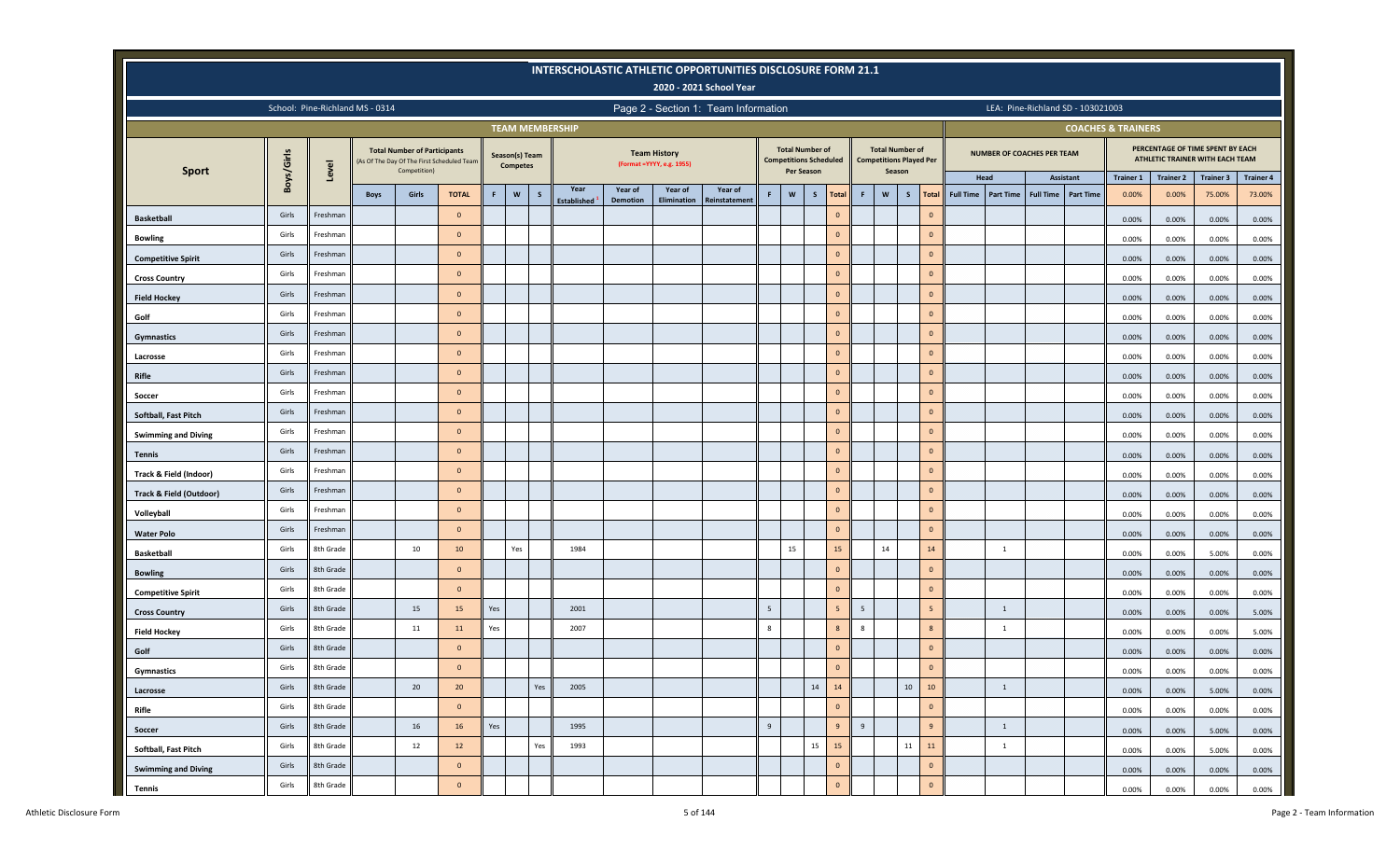|                                                                                            |                                                                                                                                                                                                                                                                                                             |                                 |             |                                                     |                                            |     |                                   |              |                        |                 |                                                   | INTERSCHOLASTIC ATHLETIC OPPORTUNITIES DISCLOSURE FORM 21.1<br>2020 - 2021 School Year |                |                                                         |                   |                |                  |                                                                    |              |                |                  |                  |                                   |                                   |                               |                  |                                                                     |                  |
|--------------------------------------------------------------------------------------------|-------------------------------------------------------------------------------------------------------------------------------------------------------------------------------------------------------------------------------------------------------------------------------------------------------------|---------------------------------|-------------|-----------------------------------------------------|--------------------------------------------|-----|-----------------------------------|--------------|------------------------|-----------------|---------------------------------------------------|----------------------------------------------------------------------------------------|----------------|---------------------------------------------------------|-------------------|----------------|------------------|--------------------------------------------------------------------|--------------|----------------|------------------|------------------|-----------------------------------|-----------------------------------|-------------------------------|------------------|---------------------------------------------------------------------|------------------|
|                                                                                            |                                                                                                                                                                                                                                                                                                             | School: Pine-Richland MS - 0314 |             |                                                     |                                            |     |                                   |              |                        |                 |                                                   | Page 2 - Section 1: Team Information                                                   |                |                                                         |                   |                |                  |                                                                    |              |                |                  |                  |                                   | LEA: Pine-Richland SD - 103021003 |                               |                  |                                                                     |                  |
|                                                                                            |                                                                                                                                                                                                                                                                                                             |                                 |             |                                                     |                                            |     |                                   |              | <b>TEAM MEMBERSHIP</b> |                 |                                                   |                                                                                        |                |                                                         |                   |                |                  |                                                                    |              |                |                  |                  |                                   |                                   | <b>COACHES &amp; TRAINERS</b> |                  |                                                                     |                  |
|                                                                                            | Boys/Girls                                                                                                                                                                                                                                                                                                  | Level                           |             | <b>Total Number of Participants</b><br>Competition) | (As Of The Day Of The First Scheduled Team |     | Season(s) Team<br><b>Competes</b> |              |                        |                 | <b>Team History</b><br>(Format = YYYY, e.g. 1955) |                                                                                        |                | <b>Total Number of</b><br><b>Competitions Scheduled</b> | <b>Per Season</b> |                |                  | <b>Total Number of</b><br><b>Competitions Played Per</b><br>Season |              |                |                  |                  | <b>NUMBER OF COACHES PER TEAM</b> |                                   |                               |                  | PERCENTAGE OF TIME SPENT BY EACH<br>ATHLETIC TRAINER WITH EACH TEAM |                  |
| Sport                                                                                      |                                                                                                                                                                                                                                                                                                             |                                 |             |                                                     |                                            |     |                                   |              | Year                   | Year of         | Year of                                           | Year of                                                                                |                |                                                         |                   |                |                  |                                                                    |              |                | Head             |                  |                                   | <b>Assistant</b>                  | <b>Trainer 1</b>              | <b>Trainer 2</b> | Trainer 3                                                           | <b>Trainer 4</b> |
|                                                                                            |                                                                                                                                                                                                                                                                                                             |                                 | <b>Boys</b> | Girls                                               | <b>TOTAL</b>                               | F.  | $\boldsymbol{\mathsf{w}}$         | $\mathsf{s}$ | <b>Established</b>     | <b>Demotion</b> | <b>Elimination</b>                                | Reinstatement                                                                          | F              | $\mathsf{w}$                                            | S                 | Total          | F                | W                                                                  | $\mathsf{s}$ | <b>Total</b>   | <b>Full Time</b> | <b>Part Time</b> | <b>Full Time</b>                  | <b>Part Time</b>                  | 0.00%                         | 0.00%            | 75.00%                                                              | 73.00%           |
| Track & Field (Indoor)                                                                     | Girls                                                                                                                                                                                                                                                                                                       | 8th Grade                       |             |                                                     | $\overline{0}$                             |     |                                   |              |                        |                 |                                                   |                                                                                        |                |                                                         |                   | $\mathbf{0}$   |                  |                                                                    |              | $\mathbf{0}$   |                  |                  |                                   |                                   | 0.00%                         | 0.00%            | 0.00%                                                               | 0.00%            |
| <b>Track &amp; Field (Outdoor)</b>                                                         | Girls                                                                                                                                                                                                                                                                                                       | 8th Grade                       |             |                                                     | $\overline{0}$                             |     |                                   |              |                        |                 |                                                   |                                                                                        |                |                                                         |                   | $\mathbf{0}$   |                  |                                                                    |              | $\mathbf{0}$   |                  |                  |                                   |                                   | 0.00%                         | 0.00%            | 0.00%                                                               | 0.00%            |
| Volleyball                                                                                 | Girls                                                                                                                                                                                                                                                                                                       | 8th Grade                       |             | 18                                                  | 18                                         | Yes |                                   |              | 1993                   |                 |                                                   |                                                                                        | 8              |                                                         |                   | 8              | $\boldsymbol{8}$ |                                                                    |              | 8              |                  | 1                |                                   | $\overline{1}$                    | 0.00%                         | 0.00%            | 5.00%                                                               | 0.00%            |
| <b>Water Polo</b>                                                                          | $\mathbf{0}$<br>$\mathbf{0}$<br>Girls<br>8th Grade<br>$\overline{0}$<br>0.00%<br>0.00%<br>0.00%<br>15<br>15<br>15<br>15<br>Girls<br>7th Grade<br>12<br>12<br>Yes<br>1984<br>1<br>0.00%<br>5.00%<br>0.00%<br>Girls<br>$\mathbf{0}$<br>$\mathbf{0}$<br>7th Grade<br>$\overline{0}$<br>0.00%<br>0.00%<br>0.00% |                                 |             |                                                     |                                            |     |                                   |              |                        |                 |                                                   |                                                                                        |                |                                                         |                   | 0.00%          |                  |                                                                    |              |                |                  |                  |                                   |                                   |                               |                  |                                                                     |                  |
| <b>Basketball</b>                                                                          | Girls<br>7th Grade<br>$\mathbf{0}$<br>Yes<br>2017<br>$\mathbf{0}$<br>$\mathbf{0}$<br>$\Omega$                                                                                                                                                                                                               |                                 |             |                                                     |                                            |     |                                   |              |                        |                 |                                                   |                                                                                        |                |                                                         |                   | 0.00%          |                  |                                                                    |              |                |                  |                  |                                   |                                   |                               |                  |                                                                     |                  |
| <b>Bowling</b>                                                                             | 0.00%<br>0.00%<br>0.00%                                                                                                                                                                                                                                                                                     |                                 |             |                                                     |                                            |     |                                   |              |                        |                 |                                                   |                                                                                        |                |                                                         |                   | 0.00%          |                  |                                                                    |              |                |                  |                  |                                   |                                   |                               |                  |                                                                     |                  |
| <b>Competitive Spirit</b>                                                                  | Girls<br>$\Omega$<br>$\mathbf{0}$<br>$\mathbf{0}$                                                                                                                                                                                                                                                           |                                 |             |                                                     |                                            |     |                                   |              |                        |                 |                                                   |                                                                                        |                |                                                         |                   | 0.00%          |                  |                                                                    |              |                |                  |                  |                                   |                                   |                               |                  |                                                                     |                  |
| <b>Cross Country</b>                                                                       |                                                                                                                                                                                                                                                                                                             | 7th Grade                       |             |                                                     |                                            |     |                                   |              |                        |                 |                                                   |                                                                                        |                |                                                         |                   |                |                  |                                                                    |              |                |                  |                  |                                   |                                   | 0.00%                         | 0.00%            | 0.00%                                                               | $0.00\%$         |
| <b>Field Hockey</b>                                                                        | Girls                                                                                                                                                                                                                                                                                                       | 7th Grade                       |             | 10                                                  | 10                                         | Yes |                                   |              | 2007                   |                 |                                                   |                                                                                        | 8              |                                                         |                   | 8              | 8                |                                                                    |              | 8              |                  | 1                |                                   |                                   | 0.00%                         | 0.00%            | 0.00%                                                               | 5.00%            |
| Golf                                                                                       | Girls                                                                                                                                                                                                                                                                                                       | 7th Grade                       |             |                                                     | $\overline{0}$                             |     |                                   |              |                        |                 |                                                   |                                                                                        |                |                                                         |                   | $\mathbf{0}$   |                  |                                                                    |              | $\mathbf{0}$   |                  |                  |                                   |                                   | 0.00%                         | 0.00%            | 0.00%                                                               | $0.00\%$         |
| Gymnastics                                                                                 | Girls                                                                                                                                                                                                                                                                                                       | 7th Grade                       |             |                                                     | $\Omega$                                   |     |                                   |              |                        |                 |                                                   |                                                                                        |                |                                                         |                   | $\mathbf{0}$   |                  |                                                                    |              | $\mathbf{0}$   |                  |                  |                                   |                                   | 0.00%                         | 0.00%            | 0.00%                                                               | 0.00%            |
| Lacrosse                                                                                   | Girls                                                                                                                                                                                                                                                                                                       | 7th Grade                       |             | 19                                                  | 19                                         |     |                                   | Yes          | 2005                   |                 |                                                   |                                                                                        |                |                                                         | 14                | 14             |                  |                                                                    | 12           | $12$           |                  | 1                |                                   |                                   | 0.00%                         | 0.00%            | 5.00%                                                               | 0.00%            |
| Rifle                                                                                      | Girls                                                                                                                                                                                                                                                                                                       | 7th Grade                       |             |                                                     | $\Omega$                                   |     |                                   |              |                        |                 |                                                   |                                                                                        |                |                                                         |                   | $\mathbf{0}$   |                  |                                                                    |              | $\mathbf{0}$   |                  |                  |                                   |                                   | 0.00%                         | 0.00%            | 0.00%                                                               | 0.00%            |
| Soccer                                                                                     | Girls                                                                                                                                                                                                                                                                                                       | 7th Grade                       |             | 16                                                  | 16                                         | Yes |                                   |              | 1995                   |                 |                                                   |                                                                                        | $\overline{7}$ |                                                         |                   | $\overline{7}$ | $\overline{7}$   |                                                                    |              | $\overline{7}$ |                  | 1                |                                   |                                   | 0.00%                         | 0.00%            | 5.00%                                                               | 0.00%            |
| Softball, Fast Pitch                                                                       | Girls                                                                                                                                                                                                                                                                                                       | 7th Grade                       |             | 14                                                  | 14                                         |     |                                   | Yes          | 2017                   |                 |                                                   |                                                                                        |                |                                                         | $12$              | $12$           |                  |                                                                    | $\mathbf{8}$ | 8              |                  | 1                |                                   |                                   | 0.00%                         | 0.00%            | 0.00%                                                               | 5.00%            |
| <b>Swimming and Diving</b>                                                                 | Girls                                                                                                                                                                                                                                                                                                       | 7th Grade                       |             |                                                     | $\Omega$                                   |     |                                   |              |                        |                 |                                                   |                                                                                        |                |                                                         |                   | $\mathbf{0}$   |                  |                                                                    |              | $\mathbf{0}$   |                  |                  |                                   |                                   | 0.00%                         | 0.00%            | 0.00%                                                               | 0.00%            |
| <b>Tennis</b>                                                                              | Girls                                                                                                                                                                                                                                                                                                       | 7th Grade                       |             |                                                     | $\overline{0}$                             |     |                                   |              |                        |                 |                                                   |                                                                                        |                |                                                         |                   | $\mathbf{0}$   |                  |                                                                    |              | $\mathbf{0}$   |                  |                  |                                   |                                   | 0.00%                         | 0.00%            | 0.00%                                                               | 0.00%            |
| Track & Field (Indoor)                                                                     | Girls                                                                                                                                                                                                                                                                                                       | 7th Grade                       |             |                                                     | $\Omega$                                   |     |                                   |              |                        |                 |                                                   |                                                                                        |                |                                                         |                   | $\mathbf{0}$   |                  |                                                                    |              | $\mathbf{0}$   |                  |                  |                                   |                                   | 0.00%                         | 0.00%            | 0.00%                                                               | 0.00%            |
| <b>Track &amp; Field (Outdoor)</b>                                                         | Girls                                                                                                                                                                                                                                                                                                       | 7th Grade                       |             |                                                     | $\overline{0}$                             |     |                                   |              |                        |                 |                                                   |                                                                                        |                |                                                         |                   | $\mathbf{0}$   |                  |                                                                    |              | $\mathbf{0}$   |                  |                  |                                   |                                   | 0.00%                         | 0.00%            | 0.00%                                                               | 0.00%            |
| Volleyball                                                                                 | Girls                                                                                                                                                                                                                                                                                                       | 7th Grade                       |             | 18                                                  | 18                                         | Yes |                                   |              | 1993                   |                 |                                                   |                                                                                        | $\overline{7}$ |                                                         |                   | $\overline{7}$ | $\overline{7}$   |                                                                    |              | $\overline{7}$ |                  | 1                |                                   | $\mathbf{1}$                      | 0.00%                         | 0.00%            | 5.00%                                                               | 0.00%            |
| <b>Water Polo</b>                                                                          | Girls                                                                                                                                                                                                                                                                                                       | 7th Grade                       |             |                                                     | $\overline{\mathbf{0}}$                    |     |                                   |              |                        |                 |                                                   |                                                                                        |                |                                                         |                   | $\mathbf{0}$   |                  |                                                                    |              | $\mathbf{0}$   |                  |                  |                                   |                                   | 0.00%                         | 0.00%            | 0.00%                                                               | 0.00%            |
| For initial submission and for interscholastic athletic teams that were newly established. |                                                                                                                                                                                                                                                                                                             |                                 |             |                                                     |                                            |     |                                   |              |                        |                 |                                                   |                                                                                        |                |                                                         |                   |                |                  |                                                                    |              |                |                  |                  |                                   |                                   |                               |                  |                                                                     |                  |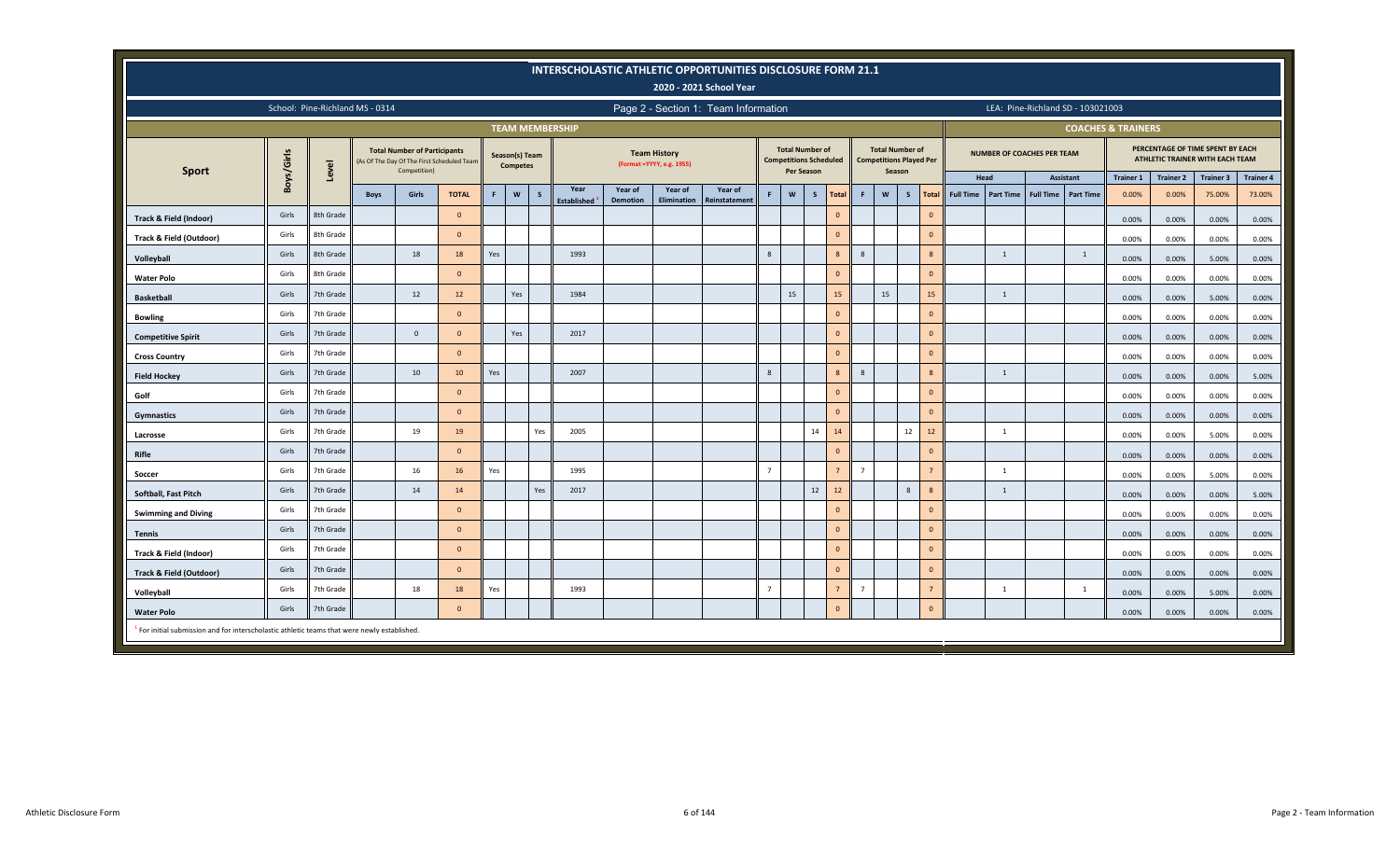|                                                              |              |                          |                                         |               |                 |                                  | INTERSCHOLASTIC ATHLETIC OPPORTUNITIES DISCLOSURE FORM 21.1 | 2020 - 2021 School Year                    |                     |                                                            |                       |                                                                                                     |                                                  |                                           |
|--------------------------------------------------------------|--------------|--------------------------|-----------------------------------------|---------------|-----------------|----------------------------------|-------------------------------------------------------------|--------------------------------------------|---------------------|------------------------------------------------------------|-----------------------|-----------------------------------------------------------------------------------------------------|--------------------------------------------------|-------------------------------------------|
| School: Pine-Richland MS - 0314                              |              |                          |                                         |               |                 |                                  | Page 3 - Section 1: Financial Information                   |                                            |                     |                                                            |                       |                                                                                                     | LEA: Pine-Richland SD - 103021003                |                                           |
|                                                              |              |                          |                                         |               |                 |                                  |                                                             | <b>ATHLETIC EXPENDITURES</b>               |                     |                                                            |                       |                                                                                                     |                                                  |                                           |
|                                                              |              |                          |                                         |               |                 |                                  |                                                             | SCHOOL'S ANNUAL EXPENDITURES FOR EACH TEAM |                     |                                                            |                       |                                                                                                     | <b>NON-SCHOOL) CONTRIBUTIONS &amp; PURCHASES</b> | NON-SCHOOL (BOOSTER CLUBS, ALUMNI & OTHER |
| <b>Team</b>                                                  | Boys/Girls   | Level                    | Schoo<br>Annual<br>Expen<br><b>Tota</b> | <b>Travel</b> | <b>Uniforms</b> | <b>Supplies and</b><br>Equipment | <b>Facilities</b> <sup>4</sup>                              | Other                                      |                     | <b>Coaching Staff Compensation</b><br>per Sport per Season |                       | <b>Total Compensation</b><br><b>For All Athletic</b><br><b>Trainers Per</b><br><b>Academic Year</b> | List total value of contributions<br>per team    | List total value of purchases<br>per team |
|                                                              |              |                          | <b>Totals</b>                           | \$35,816.10   | \$12,167.38     | \$21,543.24                      | \$1,410,798.42                                              | \$21,334.36                                | Fall<br>\$63,707.00 | Winter<br>\$24,802.00                                      | Spring<br>\$38,455.00 | \$0.00                                                                                              | \$0.00                                           | \$0.00                                    |
| <b>Baseball</b>                                              | Boys         | Varsity                  | \$0.00                                  |               |                 |                                  |                                                             |                                            |                     |                                                            |                       |                                                                                                     | \$0.00                                           | \$0.00                                    |
| <b>Basketball</b><br><b>Bowling</b>                          | Boys         | Varsity<br>Varsity       | \$0.00<br>\$0.00                        |               |                 |                                  |                                                             |                                            |                     |                                                            |                       |                                                                                                     | \$0.00<br>\$0.00                                 | \$0.00<br>\$0.00                          |
| <b>Cross Country</b>                                         | Boys<br>Boys | Varsity                  | \$0.00                                  |               |                 |                                  |                                                             |                                            |                     |                                                            |                       |                                                                                                     | \$0.00                                           | \$0.00                                    |
| Football                                                     | Boys         | Varsity                  | \$0.00                                  |               |                 |                                  |                                                             |                                            |                     |                                                            |                       |                                                                                                     | \$0.00                                           | \$0.00                                    |
| Golf                                                         | Boys         | Varsity                  | \$0.00                                  |               |                 |                                  |                                                             |                                            |                     |                                                            |                       |                                                                                                     | \$0.00                                           | \$0.00                                    |
| Lacrosse<br>Rifle                                            | Boys<br>Boys | Varsity<br>Varsity       | \$0.00<br>\$0.00                        |               |                 |                                  |                                                             |                                            |                     |                                                            |                       |                                                                                                     | \$0.00<br>\$0.00                                 | \$0.00<br>\$0.00                          |
| Soccer                                                       | Boys         | Varsity                  | \$0.00                                  |               |                 |                                  |                                                             |                                            |                     |                                                            |                       |                                                                                                     | \$0.00                                           | \$0.00                                    |
| <b>Swimming and Diving</b>                                   | Boys         | Varsity                  | \$0.00                                  |               |                 |                                  |                                                             |                                            |                     |                                                            |                       |                                                                                                     | \$0.00                                           | \$0.00                                    |
| <b>Tennis</b>                                                | Boys         | Varsity                  | \$0.00<br>\$0.00                        |               |                 |                                  |                                                             |                                            |                     |                                                            |                       |                                                                                                     | \$0.00                                           | \$0.00                                    |
| Track & Field (Indoor)<br><b>Track &amp; Field (Outdoor)</b> | Boys<br>Boys | Varsity<br>Varsity       | \$0.00                                  |               |                 |                                  |                                                             |                                            |                     |                                                            |                       |                                                                                                     | \$0.00<br>\$0.00                                 | \$0.00<br>\$0.00                          |
| Volleyball                                                   | Boys         | Varsity                  | \$0.00                                  |               |                 |                                  |                                                             |                                            |                     |                                                            |                       |                                                                                                     | \$0.00                                           | \$0.00                                    |
| <b>Water Polo</b>                                            | Boys         | Varsity                  | \$0.00                                  |               |                 |                                  |                                                             |                                            |                     |                                                            |                       |                                                                                                     | \$0.00                                           | \$0.00                                    |
| Wrestling                                                    | Boys         | Varsity                  | \$0.00                                  |               |                 |                                  |                                                             |                                            |                     |                                                            |                       |                                                                                                     | \$0.00                                           | \$0.00                                    |
| <b>Baseball</b><br><b>Basketball</b>                         | Boys<br>Boys | Jr Varsity<br>Jr Varsity | \$0.00<br>\$0.00                        |               |                 |                                  |                                                             |                                            |                     |                                                            |                       |                                                                                                     | \$0.00<br>\$0.00                                 | \$0.00<br>\$0.00                          |
| <b>Bowling</b>                                               | Boys         | Jr Varsity               | \$0.00                                  |               |                 |                                  |                                                             |                                            |                     |                                                            |                       |                                                                                                     | \$0.00                                           | \$0.00                                    |
| <b>Cross Country</b>                                         | Boys         | Jr Varsity               | \$0.00                                  |               |                 |                                  |                                                             |                                            |                     |                                                            |                       |                                                                                                     | \$0.00                                           | \$0.00                                    |
| Football                                                     | Boys         | Jr Varsity               | \$0.00                                  |               |                 |                                  |                                                             |                                            |                     |                                                            |                       |                                                                                                     | \$0.00                                           | \$0.00                                    |
| Golf<br>Lacrosse                                             | Boys<br>Boys | Jr Varsity<br>Jr Varsity | \$0.00<br>\$0.00                        |               |                 |                                  |                                                             |                                            |                     |                                                            |                       |                                                                                                     | \$0.00<br>\$0.00                                 | \$0.00<br>\$0.00                          |
| Rifle                                                        | Boys         | Jr Varsity               | \$0.00                                  |               |                 |                                  |                                                             |                                            |                     |                                                            |                       |                                                                                                     | \$0.00                                           | \$0.00                                    |
| Soccer                                                       | Boys         | Jr Varsity               | \$0.00                                  |               |                 |                                  |                                                             |                                            |                     |                                                            |                       |                                                                                                     | \$0.00                                           | \$0.00                                    |
| <b>Swimming and Diving</b>                                   | Boys         | Jr Varsity               | \$0.00                                  |               |                 |                                  |                                                             |                                            |                     |                                                            |                       |                                                                                                     | \$0.00                                           | \$0.00                                    |
| <b>Tennis</b><br>Track & Field (Indoor)                      | Boys<br>Boys | Jr Varsity<br>Jr Varsity | \$0.00<br>\$0.00                        |               |                 |                                  |                                                             |                                            |                     |                                                            |                       |                                                                                                     | \$0.00<br>\$0.00                                 | \$0.00<br>\$0.00                          |
| <b>Track &amp; Field (Outdoor)</b>                           | Boys         | Jr Varsity               | \$0.00                                  |               |                 |                                  |                                                             |                                            |                     |                                                            |                       |                                                                                                     | \$0.00                                           | \$0.00                                    |
| Volleyball                                                   | Boys         | Jr Varsity               | \$0.00                                  |               |                 |                                  |                                                             |                                            |                     |                                                            |                       |                                                                                                     | \$0.00                                           | \$0.00                                    |
| <b>Water Polo</b>                                            | Boys         | Jr Varsity               | \$0.00                                  |               |                 |                                  |                                                             |                                            |                     |                                                            |                       |                                                                                                     | \$0.00                                           | \$0.00                                    |
| Wrestling                                                    | Boys         | Jr Varsity               | \$0.00                                  |               |                 |                                  |                                                             |                                            |                     |                                                            |                       |                                                                                                     | \$0.00                                           | \$0.00                                    |
| <b>Baseball</b><br><b>Basketball</b>                         | Boys<br>Boys | Freshman<br>Freshma      | \$0.00<br>\$0.00                        |               |                 |                                  |                                                             |                                            |                     |                                                            |                       |                                                                                                     | \$0.00<br>\$0.00                                 | \$0.00<br>\$0.00                          |
| <b>Bowling</b>                                               | Boys         | Freshmar                 | \$0.00                                  |               |                 |                                  |                                                             |                                            |                     |                                                            |                       |                                                                                                     | \$0.00                                           | \$0.00                                    |
| <b>Cross Country</b>                                         | Boys         | Freshmar                 | \$0.00                                  |               |                 |                                  |                                                             |                                            |                     |                                                            |                       |                                                                                                     | \$0.00                                           | \$0.00                                    |
| Football                                                     | Boys         | Freshmar                 | \$0.00                                  |               |                 |                                  |                                                             |                                            |                     |                                                            |                       |                                                                                                     | \$0.00                                           | \$0.00                                    |
| Golf<br>Lacrosse                                             | Boys<br>Boys | Freshmar<br>Freshman     | \$0.00<br>\$0.00                        |               |                 |                                  |                                                             |                                            |                     |                                                            |                       |                                                                                                     | \$0.00<br>\$0.00                                 | \$0.00<br>\$0.00                          |
| Rifle                                                        | Boys         | Freshman                 | \$0.00                                  |               |                 |                                  |                                                             |                                            |                     |                                                            |                       |                                                                                                     | \$0.00                                           | \$0.00                                    |
| Soccer                                                       | Boys         | Freshman                 | \$0.00                                  |               |                 |                                  |                                                             |                                            |                     |                                                            |                       |                                                                                                     | \$0.00                                           | \$0.00                                    |
| <b>Swimming and Diving</b>                                   | Boys         | Freshman                 | \$0.00                                  |               |                 |                                  |                                                             |                                            |                     |                                                            |                       |                                                                                                     | \$0.00                                           | \$0.00                                    |
| Tennis<br>Track & Field (Indoor)                             | Boys         | Freshman<br>Freshmar     | \$0.00                                  |               |                 |                                  |                                                             |                                            |                     |                                                            |                       |                                                                                                     | \$0.00<br>\$0.00                                 | \$0.00<br>\$0.00                          |
| <b>Track &amp; Field (Outdoor)</b>                           | Boys<br>Boys | Freshman                 | \$0.00<br>\$0.00                        |               |                 |                                  |                                                             |                                            |                     |                                                            |                       |                                                                                                     | \$0.00                                           | \$0.00                                    |
| Volleyball                                                   | Boys         | Freshman                 | \$0.00                                  |               |                 |                                  |                                                             |                                            |                     |                                                            |                       |                                                                                                     | \$0.00                                           | \$0.00                                    |
| <b>Water Polo</b>                                            | Boys         | Freshmar                 | \$0.00                                  |               |                 |                                  |                                                             |                                            |                     |                                                            |                       |                                                                                                     | \$0.00                                           | \$0.00                                    |
| Wrestling<br><b>Baseball</b>                                 | Boys<br>Boys | Freshmar<br>8th Grade    | \$0.00<br>\$70,845.87                   | \$3,653,20    | \$1,567.34      | \$660,00                         | \$59,413.74                                                 | \$1,072.09                                 |                     |                                                            | \$4,479.50            |                                                                                                     | \$0.00<br>\$0.00                                 | \$0.00<br>\$0.00                          |
| <b>Basketball</b>                                            | Boys         | 8th Grade                | \$63,701.76                             | \$593.85      |                 |                                  | \$57,729.82                                                 | \$942.09                                   |                     | \$4,436.00                                                 |                       |                                                                                                     | \$0.00                                           | \$0.00                                    |
| <b>Bowling</b>                                               | Boys         | 8th Grade                | \$0.00                                  |               |                 |                                  |                                                             |                                            |                     |                                                            |                       |                                                                                                     | \$0.00                                           | \$0.00                                    |
| <b>Cross Country</b>                                         | Boys         | 8th Grade                | \$65,802.49                             | \$746.40      | \$2,264.00      | \$337.50                         | \$59,469.00                                                 | \$424.59                                   | \$2,561.00          |                                                            |                       |                                                                                                     | \$0.00                                           | \$0.00                                    |
| Football                                                     | Boys         | 8th Grade                | \$82,208.34                             | \$746.40      |                 | \$5,010.85                       | \$59,469.00                                                 | \$412.09                                   | \$16,570.00         |                                                            |                       |                                                                                                     | \$0.00                                           | \$0.00                                    |
| Golf<br>Lacrosse                                             | Boys<br>Boys | 8th Grade<br>8th Grade   | \$0.00<br>\$0.00                        |               |                 |                                  |                                                             |                                            |                     |                                                            |                       |                                                                                                     | \$0.00<br>\$0.00                                 | \$0.00<br>\$0.00                          |
| Rifle                                                        | Boys         | 8th Grade                | \$0.00                                  |               |                 |                                  |                                                             |                                            |                     |                                                            |                       |                                                                                                     | \$0.00                                           | \$0.00                                    |
|                                                              |              |                          |                                         |               |                 |                                  |                                                             |                                            |                     |                                                            |                       |                                                                                                     |                                                  |                                           |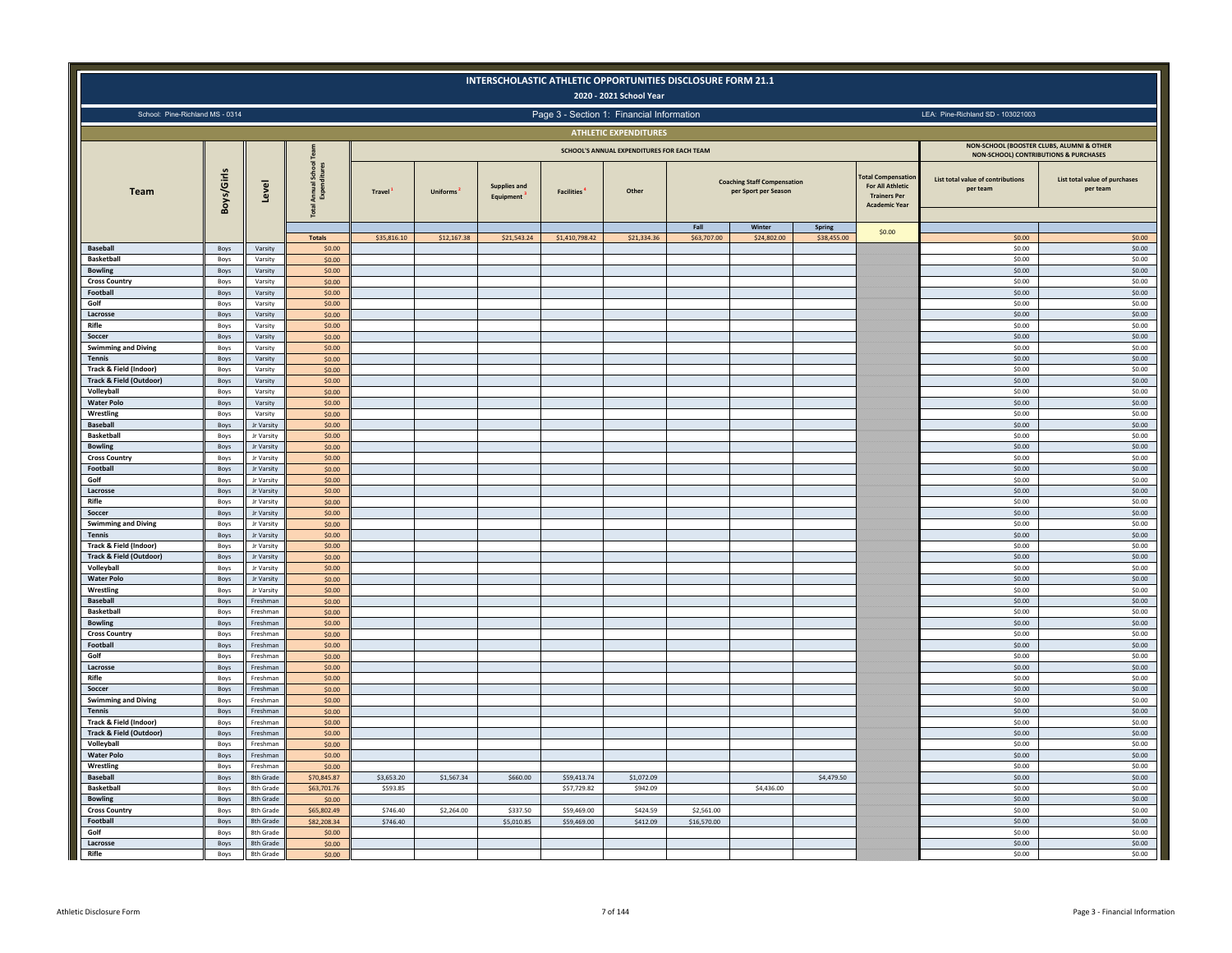|                                                              |                |                               |                                               |                     |                 |                                  |                                           | 2020 - 2021 School Year                    | INTERSCHOLASTIC ATHLETIC OPPORTUNITIES DISCLOSURE FORM 21.1 |                                                            |                       |                                                                                                     |                                                                                               |                                           |
|--------------------------------------------------------------|----------------|-------------------------------|-----------------------------------------------|---------------------|-----------------|----------------------------------|-------------------------------------------|--------------------------------------------|-------------------------------------------------------------|------------------------------------------------------------|-----------------------|-----------------------------------------------------------------------------------------------------|-----------------------------------------------------------------------------------------------|-------------------------------------------|
| School: Pine-Richland MS - 0314                              |                |                               |                                               |                     |                 |                                  | Page 3 - Section 1: Financial Information |                                            |                                                             |                                                            |                       |                                                                                                     | LEA: Pine-Richland SD - 103021003                                                             |                                           |
|                                                              |                |                               |                                               |                     |                 |                                  |                                           | <b>ATHLETIC EXPENDITURES</b>               |                                                             |                                                            |                       |                                                                                                     |                                                                                               |                                           |
|                                                              |                |                               |                                               |                     |                 |                                  |                                           | SCHOOL'S ANNUAL EXPENDITURES FOR EACH TEAM |                                                             |                                                            |                       |                                                                                                     | NON-SCHOOL (BOOSTER CLUBS, ALUMNI & OTHER<br><b>NON-SCHOOL) CONTRIBUTIONS &amp; PURCHASES</b> |                                           |
| <b>Team</b>                                                  | Boys/Girls     | Level                         | Annual School<br>Expenditures<br><b>Total</b> | Travel <sup>1</sup> | <b>Uniforms</b> | <b>Supplies and</b><br>Equipment | <b>Facilities</b>                         | Other                                      |                                                             | <b>Coaching Staff Compensation</b><br>per Sport per Season |                       | <b>Total Compensation</b><br><b>For All Athletic</b><br><b>Trainers Per</b><br><b>Academic Year</b> | List total value of contributions<br>per team                                                 | List total value of purchases<br>per team |
|                                                              |                |                               | <b>Totals</b>                                 | \$35,816.10         | \$12,167.38     | \$21,543.24                      | \$1,410,798.42                            | \$21,334.36                                | Fall<br>\$63,707.00                                         | Winter<br>\$24,802.00                                      | Spring<br>\$38,455.00 | \$0.00                                                                                              | \$0.00                                                                                        | \$0.00                                    |
| Soccer                                                       | Boys           | 8th Grade                     | \$67,763.01                                   | \$2,679.30          | \$867.15        | \$1,194.73                       | \$59,513.74                               | \$522.09                                   | \$2,986.00                                                  |                                                            |                       |                                                                                                     | \$0.00                                                                                        | \$0.00                                    |
| <b>Swimming and Diving</b>                                   | Boys           | 8th Grade                     | \$0.00                                        |                     |                 |                                  |                                           |                                            |                                                             |                                                            |                       |                                                                                                     | \$0.00                                                                                        | \$0.00                                    |
| <b>Tennis</b><br>Track & Field (Indoor)                      | Boys<br>Boys   | 8th Grade<br>8th Grade        | \$0.00<br>\$0.00                              |                     |                 |                                  |                                           |                                            |                                                             |                                                            |                       |                                                                                                     | \$0.00<br>\$0.00                                                                              | \$0.00<br>\$0.00                          |
| <b>Track &amp; Field (Outdoor)</b>                           | Boys           | 8th Grade                     | \$0.00                                        |                     |                 |                                  |                                           |                                            |                                                             |                                                            |                       |                                                                                                     | \$0.00                                                                                        | \$0.00                                    |
| Volleyball                                                   | Boys           | 8th Grade                     | \$63,848.21                                   | \$1,436.50          | \$1,468.80      |                                  | \$57,729.82                               | \$812.09                                   |                                                             |                                                            | \$2,401.00            |                                                                                                     | \$0.00                                                                                        | \$0.00                                    |
| <b>Water Polo</b><br>Wrestling                               | Boys           | 8th Grade<br><b>8th Grade</b> | \$0.00                                        |                     |                 |                                  |                                           |                                            |                                                             |                                                            |                       |                                                                                                     | \$0.00<br>\$0.00                                                                              | \$0.00<br>\$0.00                          |
| Baseball                                                     | Boys<br>Boys   | 7th Grade                     | \$0.00<br>\$70,984.67                         | \$3,902.00          | \$1,567.34      | \$660.00                         | \$59,413.74                               | \$962.09                                   |                                                             |                                                            | \$4,479.50            |                                                                                                     | \$0.00                                                                                        | \$0.00                                    |
| <b>Basketball</b>                                            | Boys           | 7th Grade                     | \$63,701.76                                   | \$593.85            |                 |                                  | \$57,729.82                               | \$942.09                                   |                                                             | \$4,436.00                                                 |                       |                                                                                                     | \$0.00                                                                                        | \$0.00                                    |
| <b>Bowling</b>                                               | Boys           | 7th Grade                     | \$0.00                                        |                     |                 |                                  |                                           |                                            |                                                             |                                                            |                       |                                                                                                     | \$0.00                                                                                        | \$0.00                                    |
| <b>Cross Country</b>                                         | Boys           | 7th Grade                     | \$0.00                                        |                     |                 |                                  |                                           |                                            |                                                             |                                                            |                       |                                                                                                     | \$0.00                                                                                        | \$0.00                                    |
| Football<br>Golf                                             | Boys<br>Boys   | 7th Grade<br>7th Grade        | \$82,208.34<br>\$0.00                         | \$746.40            |                 | \$5,010.85                       | \$59,469.00                               | \$412.09                                   | \$16,570.00                                                 |                                                            |                       |                                                                                                     | \$0.00<br>\$0.00                                                                              | \$0.00<br>\$0.00                          |
| Lacrosse                                                     | Boys           | 7th Grade                     | \$0.00                                        |                     |                 |                                  |                                           |                                            |                                                             |                                                            |                       |                                                                                                     | \$0.00                                                                                        | \$0.00                                    |
| Rifle                                                        | Boys           | 7th Grade                     | \$0.00                                        |                     |                 |                                  |                                           |                                            |                                                             |                                                            |                       |                                                                                                     | \$0.00                                                                                        | \$0.00                                    |
| Soccer                                                       | Boys           | 7th Grade                     | \$0.00                                        |                     |                 |                                  |                                           |                                            |                                                             |                                                            |                       |                                                                                                     | \$0.00                                                                                        | \$0.00                                    |
| <b>Swimming and Diving</b>                                   | Boys           | 7th Grade                     | \$0.00                                        |                     |                 |                                  |                                           |                                            |                                                             |                                                            |                       |                                                                                                     | \$0.00                                                                                        | \$0.00                                    |
| <b>Tennis</b>                                                | Boys           | 7th Grade                     | \$0.00                                        |                     |                 |                                  |                                           |                                            |                                                             |                                                            |                       |                                                                                                     | \$0.00                                                                                        | \$0.00                                    |
| Track & Field (Indoor)<br><b>Track &amp; Field (Outdoor)</b> | Boys<br>Boys   | 7th Grade<br>7th Grade        | \$0.00<br>\$78,511.99                         | \$4,478.40          |                 | \$1,896.50                       | \$59,469.00                               | \$2,697.09                                 |                                                             |                                                            | \$9,971.00            |                                                                                                     | \$0.00<br>\$0.00                                                                              | \$0.00<br>\$0.00                          |
| Volleyball                                                   | Boys           | 7th Grade                     | \$0.00                                        |                     |                 |                                  |                                           |                                            |                                                             |                                                            |                       |                                                                                                     | \$0.00                                                                                        | \$0.00                                    |
| <b>Water Polo</b>                                            | Boys           | 7th Grade                     | \$0.00                                        |                     |                 |                                  |                                           |                                            |                                                             |                                                            |                       |                                                                                                     | \$0.00                                                                                        | \$0.00                                    |
| Wrestling                                                    | Boys           | 7th Grade                     | \$69,577.07                                   | \$1,843.30          | \$1,506.25      | \$37.33                          | \$57,729.82                               | \$1,402.37                                 |                                                             | \$7,058.00                                                 |                       |                                                                                                     | \$0.00                                                                                        | \$0.00                                    |
| Basketball                                                   | Girls          | Varsity                       | \$0.00                                        |                     |                 |                                  |                                           |                                            |                                                             |                                                            |                       |                                                                                                     | \$0.00                                                                                        | \$0.00                                    |
| <b>Bowling</b><br><b>Competitive Spirit</b>                  | Girls<br>Girls | Varsity<br>Varsity            | \$0.00<br>\$0.00                              |                     |                 |                                  |                                           |                                            |                                                             |                                                            |                       |                                                                                                     | \$0.00<br>\$0.00                                                                              | \$0.00<br>\$0.00                          |
| <b>Cross Country</b>                                         | Girls          | Varsity                       | \$0.00                                        |                     |                 |                                  |                                           |                                            |                                                             |                                                            |                       |                                                                                                     | \$0.00                                                                                        | \$0.00                                    |
| <b>Field Hockey</b>                                          | Girls          | Varsity                       | \$0.00                                        |                     |                 |                                  |                                           |                                            |                                                             |                                                            |                       |                                                                                                     | \$0.00                                                                                        | \$0.00                                    |
| Golf                                                         | Girls          | Varsity                       | \$0.00                                        |                     |                 |                                  |                                           |                                            |                                                             |                                                            |                       |                                                                                                     | \$0.00                                                                                        | \$0.00                                    |
| Gymnastics                                                   | Girls          | Varsity                       | \$0.00                                        |                     |                 |                                  |                                           |                                            |                                                             |                                                            |                       |                                                                                                     | \$0.00                                                                                        | \$0.00                                    |
| Lacrosse<br>Rifle                                            | Girls          | Varsity                       | \$0.00                                        |                     |                 |                                  |                                           |                                            |                                                             |                                                            |                       |                                                                                                     | \$0.00                                                                                        | \$0.00                                    |
| Soccer                                                       | Girls<br>Girls | Varsity<br>Varsity            | \$0.00<br>\$0.00                              |                     |                 |                                  |                                           |                                            |                                                             |                                                            |                       |                                                                                                     | \$0.00<br>\$0.00                                                                              | \$0.00<br>\$0.00                          |
| Softball, Fast Pitch                                         | Girls          | Varsity                       | \$0.00                                        |                     |                 |                                  |                                           |                                            |                                                             |                                                            |                       |                                                                                                     | \$0.00                                                                                        | \$0.00                                    |
| <b>Swimming and Diving</b>                                   | Girls          | Varsity                       | \$0.00                                        |                     |                 |                                  |                                           |                                            |                                                             |                                                            |                       |                                                                                                     | \$0.00                                                                                        | \$0.00                                    |
| Tennis                                                       | Girls          | Varsity                       | \$0.00                                        |                     |                 |                                  |                                           |                                            |                                                             |                                                            |                       |                                                                                                     | \$0.00                                                                                        | \$0.00                                    |
| Track & Field (Indoor)                                       | Girls          | Varsity                       | \$0.00                                        |                     |                 |                                  |                                           |                                            |                                                             |                                                            |                       |                                                                                                     | \$0.00                                                                                        | \$0.00                                    |
| <b>Track &amp; Field (Outdoor)</b><br>Volleyball             | Girls<br>Girls | Varsity<br>Varsity            | \$0.00<br>\$0.00                              |                     |                 |                                  |                                           |                                            |                                                             |                                                            |                       |                                                                                                     | \$0.00<br>\$0.00                                                                              | \$0.00<br>\$0.00                          |
| <b>Water Polo</b>                                            | Girls          | Varsity                       | \$0.00                                        |                     |                 |                                  |                                           |                                            |                                                             |                                                            |                       |                                                                                                     | \$0.00                                                                                        | \$0.00                                    |
| <b>Basketball</b>                                            | Girls          | Jr Varsity                    | \$0,00                                        |                     |                 |                                  |                                           |                                            |                                                             |                                                            |                       |                                                                                                     | \$0.00                                                                                        | \$0.00                                    |
| <b>Bowling</b>                                               | Girls          | Jr Varsity                    | \$0.00                                        |                     |                 |                                  |                                           |                                            |                                                             |                                                            |                       |                                                                                                     | \$0.00                                                                                        | \$0.00                                    |
| <b>Competitive Spirit</b>                                    | Girls          | Jr Varsity                    | \$0.00                                        |                     |                 |                                  |                                           |                                            |                                                             |                                                            |                       |                                                                                                     | \$0.00                                                                                        | \$0.00                                    |
| <b>Cross Country</b>                                         | Girls          | Jr Varsity                    | \$0.00                                        |                     |                 |                                  |                                           |                                            |                                                             |                                                            |                       |                                                                                                     | \$0.00                                                                                        | \$0.00                                    |
| <b>Field Hockey</b><br>Golf                                  | Girls<br>Girls | Jr Varsity<br>Jr Varsity      | \$0.00<br>\$0.00                              |                     |                 |                                  |                                           |                                            |                                                             |                                                            |                       |                                                                                                     | \$0.00<br>\$0.00                                                                              | \$0.00<br>\$0.00                          |
| Gymnastics                                                   | Girls          | Jr Varsity                    | \$0.00                                        |                     |                 |                                  |                                           |                                            |                                                             |                                                            |                       |                                                                                                     | \$0.00                                                                                        | \$0.00                                    |
| Lacrosse                                                     | Girls          | Jr Varsity                    | \$0.00                                        |                     |                 |                                  |                                           |                                            |                                                             |                                                            |                       |                                                                                                     | \$0.00                                                                                        | \$0.00                                    |
| Rifle                                                        | Girls          | Jr Varsity                    | \$0.00                                        |                     |                 |                                  |                                           |                                            |                                                             |                                                            |                       |                                                                                                     | \$0.00                                                                                        | \$0.00                                    |
| Soccer                                                       | Girls          | Jr Varsity                    | \$0.00                                        |                     |                 |                                  |                                           |                                            |                                                             |                                                            |                       |                                                                                                     | \$0.00                                                                                        | \$0.00                                    |
| Softball, Fast Pitch<br><b>Swimming and Diving</b>           | Girls<br>Girls | Jr Varsity<br>Jr Varsity      | \$0.00<br>\$0.00                              |                     |                 |                                  |                                           |                                            |                                                             |                                                            |                       |                                                                                                     | \$0.00<br>\$0.00                                                                              | \$0.00<br>\$0.00                          |
| <b>Tennis</b>                                                | Girls          | Jr Varsity                    | \$0.00                                        |                     |                 |                                  |                                           |                                            |                                                             |                                                            |                       |                                                                                                     | \$0.00                                                                                        | \$0.00                                    |
| <b>Track &amp; Field (Indoor)</b>                            | Girls          | Jr Varsity                    | \$0.00                                        |                     |                 |                                  |                                           |                                            |                                                             |                                                            |                       |                                                                                                     | \$0.00                                                                                        | \$0.00                                    |
| Track & Field (Outdoor)                                      | Girls          | Jr Varsity                    | \$0.00                                        |                     |                 |                                  |                                           |                                            |                                                             |                                                            |                       |                                                                                                     | \$0.00                                                                                        | \$0.00                                    |
| Volleyball                                                   | Girls          | Jr Varsity                    | \$0.00                                        |                     |                 |                                  |                                           |                                            |                                                             |                                                            |                       |                                                                                                     | \$0.00                                                                                        | \$0.00                                    |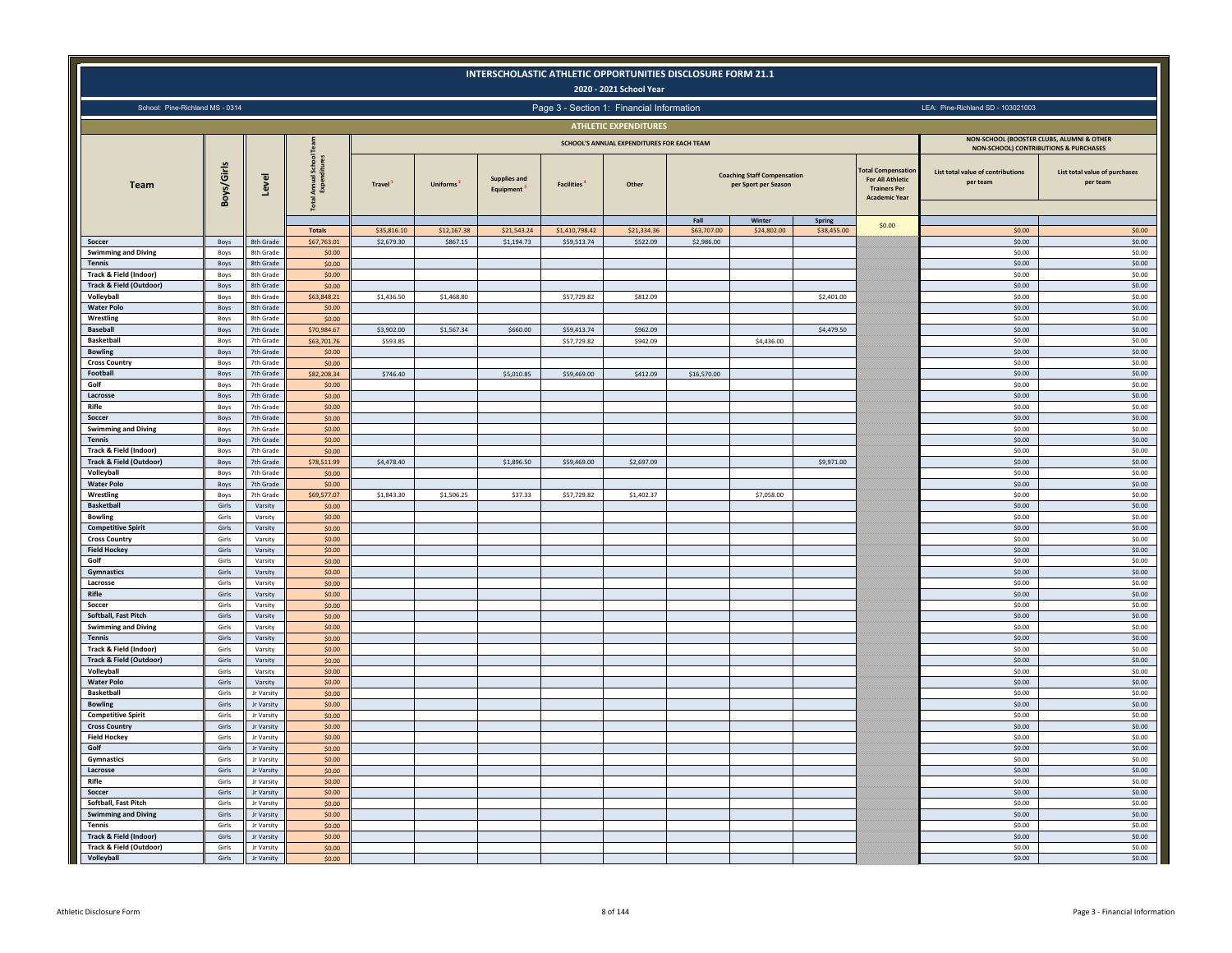|                                                  |                |                        |                             |                          |                      | INTERSCHOLASTIC ATHLETIC OPPORTUNITIES DISCLOSURE FORM 21.1 |                            | 2020 - 2021 School Year                    |             |                                                                      |               |                                                                                                       |                                                                                    |                                           |
|--------------------------------------------------|----------------|------------------------|-----------------------------|--------------------------|----------------------|-------------------------------------------------------------|----------------------------|--------------------------------------------|-------------|----------------------------------------------------------------------|---------------|-------------------------------------------------------------------------------------------------------|------------------------------------------------------------------------------------|-------------------------------------------|
| School: Pine-Richland MS - 0314                  |                |                        |                             |                          |                      |                                                             |                            | Page 3 - Section 1: Financial Information  |             |                                                                      |               |                                                                                                       | LEA: Pine-Richland SD - 103021003                                                  |                                           |
|                                                  |                |                        |                             |                          |                      |                                                             |                            | <b>ATHLETIC EXPENDITURES</b>               |             |                                                                      |               |                                                                                                       |                                                                                    |                                           |
|                                                  |                |                        |                             |                          |                      |                                                             |                            | SCHOOL'S ANNUAL EXPENDITURES FOR EACH TEAM |             |                                                                      |               |                                                                                                       | NON-SCHOOL (BOOSTER CLUBS, ALUMNI & OTHER<br>NON-SCHOOL) CONTRIBUTIONS & PURCHASES |                                           |
| <b>Team</b>                                      | Boys/Girls     | Level                  | School<br>Annual:<br>Expenc | Travel <sup>1</sup>      | <b>Uniforms</b>      | <b>Supplies and</b><br>Equipment                            | <b>Facilities</b>          | Other                                      | Fall        | <b>Coaching Staff Compensation</b><br>per Sport per Season<br>Winter | <b>Spring</b> | otal Compensation<br><b>For All Athletic</b><br><b>Trainers Per</b><br><b>Academic Year</b><br>\$0.00 | List total value of contributions<br>per team                                      | List total value of purchases<br>per team |
|                                                  |                |                        | <b>Totals</b>               | \$35,816.10              | \$12,167.38          | \$21,543.24                                                 | \$1,410,798.42             | \$21,334.36                                | \$63,707.00 | \$24,802.00                                                          | \$38,455.00   |                                                                                                       | \$0.00                                                                             | \$0.00                                    |
| <b>Water Polo</b><br><b>Basketball</b>           | Girls<br>Girls | Jr Varsity<br>Freshman | \$0.00<br>\$0.00            |                          |                      |                                                             |                            |                                            |             |                                                                      |               |                                                                                                       | \$0.00<br>\$0.00                                                                   | \$0.00<br>\$0.00                          |
| <b>Bowling</b>                                   | Girls          | Freshman               | \$0.00                      |                          |                      |                                                             |                            |                                            |             |                                                                      |               |                                                                                                       | \$0.00                                                                             | \$0.00                                    |
| <b>Competitive Spirit</b>                        | Girls          | Freshman               | \$0.00                      |                          |                      |                                                             |                            |                                            |             |                                                                      |               |                                                                                                       | \$0.00                                                                             | \$0.00                                    |
| <b>Cross Country</b>                             | Girls          | Freshman               | \$0.00                      |                          |                      |                                                             |                            |                                            |             |                                                                      |               |                                                                                                       | \$0.00                                                                             | \$0.00                                    |
| <b>Field Hockey</b>                              | Girls          | Ereshman               | \$0.00                      |                          |                      |                                                             |                            |                                            |             |                                                                      |               |                                                                                                       | \$0.00                                                                             | \$0.00                                    |
| Golf<br>Gymnastics                               | Girls<br>Girls | Freshman<br>Freshman   | \$0.00<br>\$0.00            |                          |                      |                                                             |                            |                                            |             |                                                                      |               |                                                                                                       | \$0.00<br>\$0.00                                                                   | \$0.00<br>\$0.00                          |
| Lacrosse                                         | Girls          | Freshmar               | \$0.00                      |                          |                      |                                                             |                            |                                            |             |                                                                      |               |                                                                                                       | \$0.00                                                                             | \$0.00                                    |
| Rifle                                            | Girls          | Freshman               | \$0.00                      |                          |                      |                                                             |                            |                                            |             |                                                                      |               |                                                                                                       | \$0.00                                                                             | \$0.00                                    |
| Soccer                                           | Girls          | Freshman               | \$0.00                      |                          |                      |                                                             |                            |                                            |             |                                                                      |               |                                                                                                       | \$0.00                                                                             | \$0.00                                    |
| Softball, Fast Pitch                             | Girls          | Freshman               | \$0.00                      |                          |                      |                                                             |                            |                                            |             |                                                                      |               |                                                                                                       | \$0.00                                                                             | \$0.00                                    |
| <b>Swimming and Diving</b><br>Tennis             | Girls<br>Girls | Freshman<br>Freshman   | \$0.00<br>\$0.00            |                          |                      |                                                             |                            |                                            |             |                                                                      |               |                                                                                                       | \$0.00<br>\$0.00                                                                   | \$0.00<br>\$0.00                          |
| Track & Field (Indoor)                           | Girls          | Ereshmar               | \$0.00                      |                          |                      |                                                             |                            |                                            |             |                                                                      |               |                                                                                                       | \$0.00                                                                             | \$0.00                                    |
| <b>Track &amp; Field (Outdoor)</b>               | Girls          | Freshman               | \$0.00                      |                          |                      |                                                             |                            |                                            |             |                                                                      |               |                                                                                                       | \$0.00                                                                             | \$0.00                                    |
| Volleyball                                       | Girls          | Freshman               | \$0.00                      |                          |                      |                                                             |                            |                                            |             |                                                                      |               |                                                                                                       | \$0.00                                                                             | \$0.00                                    |
| <b>Water Polo</b>                                | Girls          | Ereshman               | \$0.00                      |                          |                      |                                                             |                            |                                            |             |                                                                      |               |                                                                                                       | \$0.00                                                                             | \$0.00                                    |
| <b>Basketball</b><br><b>Bowling</b>              | Girls<br>Girls | 8th Grade<br>8th Grade | \$63,756.66<br>\$0.00       | \$808.75                 |                      |                                                             | \$57,729.82                | \$782.09                                   |             | \$4,436.00                                                           |               |                                                                                                       | \$0.00<br>\$0.00                                                                   | \$0.00<br>\$0.00                          |
| <b>Competitive Spirit</b>                        | Girls          | 8th Grade              | \$0.00                      |                          |                      |                                                             |                            |                                            |             |                                                                      |               |                                                                                                       | \$0.00                                                                             | \$0.00                                    |
| <b>Cross Country</b>                             | Girls          | 8th Grade              | \$65,802.49                 | \$746.40                 | \$2,264.00           | \$337.50                                                    | \$59,469.00                | \$424.59                                   | \$2,561.00  |                                                                      |               |                                                                                                       | \$0.00                                                                             | \$0.00                                    |
| <b>Field Hockey</b>                              | Girls          | 8th Grade              | \$65,533.33                 | \$322.35                 |                      | \$1,667.43                                                  | \$59,469.00                | \$1,219.05                                 | \$2,855.50  |                                                                      |               |                                                                                                       | \$0.00                                                                             | \$0.00                                    |
| Golf                                             | Girls          | 8th Grade              | \$0.00                      |                          |                      |                                                             |                            |                                            |             |                                                                      |               |                                                                                                       | \$0.00                                                                             | \$0.00                                    |
| Gymnastics                                       | Girls<br>Girls | 8th Grade<br>8th Grade | \$0.00                      |                          |                      |                                                             |                            |                                            |             |                                                                      |               |                                                                                                       | \$0.00<br>\$0.00                                                                   | \$0.00                                    |
| Lacrosse<br>Rifle                                | Girls          | 8th Grade              | \$64,789.49<br>\$0.00       | \$746.40                 |                      | \$516.00                                                    | \$59,469.00                | \$1,072.09                                 |             |                                                                      | \$2,986.00    |                                                                                                       | \$0.00                                                                             | \$0.00<br>\$0.00                          |
| Soccer                                           | Girls          | 8th Grade              | \$64,465.63                 | \$2,053.80               | \$220.00             | \$733.92                                                    | \$57,729.82                | \$742.09                                   | \$2,986.00  |                                                                      |               |                                                                                                       | \$0.00                                                                             | \$0.00                                    |
| Softball, Fast Pitch                             | Girls          | 8th Grade              | \$69,180.48                 | \$2,661.90               | \$111.25             | \$114.24                                                    | \$59,969.00                | \$602.09                                   |             |                                                                      | \$5,722.00    |                                                                                                       | \$0.00                                                                             | \$0.00                                    |
| <b>Swimming and Diving</b>                       | Girls          | 8th Grade              | \$0.00                      |                          |                      |                                                             |                            |                                            |             |                                                                      |               |                                                                                                       | \$0.00                                                                             | \$0.00                                    |
| Tennis                                           | Girls          | 8th Grade              | \$0.00                      |                          |                      |                                                             |                            |                                            |             |                                                                      |               |                                                                                                       | \$0.00                                                                             | \$0.00                                    |
| Track & Field (Indoor)                           | Girls          | 8th Grade              | \$0.00                      |                          |                      |                                                             |                            |                                            |             |                                                                      |               |                                                                                                       | \$0.00                                                                             | \$0.00                                    |
| <b>Track &amp; Field (Outdoor)</b><br>Volleyball | Girls<br>Girls | 8th Grade<br>8th Grade | \$0.00<br>\$64,933.01       | \$825.70                 |                      | \$167.40                                                    | \$57,729.82                | \$822.09                                   | \$5,388.00  |                                                                      |               |                                                                                                       | \$0.00<br>\$0.00                                                                   | \$0.00<br>\$0.00                          |
| <b>Water Polo</b>                                | Girls          | 8th Grade              | \$0.00                      |                          |                      |                                                             |                            |                                            |             |                                                                      |               |                                                                                                       | \$0.00                                                                             | \$0.00                                    |
| <b>Basketball</b>                                | Girls          | 7th Grade              | \$63,836.66                 | \$808.75                 |                      |                                                             | \$57,729.82                | \$862.09                                   |             | \$4,436.00                                                           |               |                                                                                                       | \$0.00                                                                             | \$0.00                                    |
| <b>Bowling</b>                                   | Girls          | 7th Grade              | \$0.00                      |                          |                      |                                                             |                            |                                            |             |                                                                      |               |                                                                                                       | \$0.00                                                                             | \$0.00                                    |
| <b>Competitive Spirit</b>                        | Girls          | 7th Grade              | \$0.00<br>\$0.00            |                          |                      |                                                             |                            |                                            |             |                                                                      |               |                                                                                                       | \$0.00<br>\$0.00                                                                   | \$0.00<br>\$0.00                          |
| <b>Cross Country</b><br><b>Field Hockey</b>      | Girls<br>Girls | 7th Grade<br>7th Grade | \$65,423.33                 | \$322.35                 |                      | \$1,667.43                                                  | \$59,469.00                | \$1,109.05                                 | \$2,855.50  |                                                                      |               |                                                                                                       | \$0.00                                                                             | \$0.00                                    |
| Golf                                             | Girls          | 7th Grade              | \$0.00                      |                          |                      |                                                             |                            |                                            |             |                                                                      |               |                                                                                                       | \$0.00                                                                             | \$0.00                                    |
| Gymnastics                                       | Girls          | 7th Grade              | \$0.00                      |                          |                      |                                                             |                            |                                            |             |                                                                      |               |                                                                                                       | \$0.00                                                                             | \$0.00                                    |
| Lacrosse                                         | Girls          | 7th Grade              | \$64,387.49                 | \$746.40                 |                      | \$516.00                                                    | \$59,469.00                | \$962.09                                   |             |                                                                      | \$2,694.00    |                                                                                                       | \$0.00                                                                             | \$0.00                                    |
| Rifle                                            | Girls          | 7th Grade              | \$0.00                      |                          |                      |                                                             |                            |                                            |             |                                                                      |               |                                                                                                       | \$0.00                                                                             | \$0.00                                    |
| Soccer<br>Softball, Fast Pitch                   | Girls          | 7th Grade<br>7th Grade | \$64,069.73<br>\$68,522.58  | \$1,657.90<br>\$1,904.00 | \$220.00<br>\$111.25 | \$733.92<br>\$114.24                                        | \$57,729.82<br>\$59,969.00 | \$742.09<br>\$702.09                       | \$2,986.00  |                                                                      | \$5,722.00    |                                                                                                       | \$0.00<br>\$0.00                                                                   | \$0.00<br>\$0.00                          |
| <b>Swimming and Diving</b>                       | Girls<br>Girls | 7th Grade              | \$0.00                      |                          |                      |                                                             |                            |                                            |             |                                                                      |               |                                                                                                       | \$0.00                                                                             | \$0.00                                    |
| <b>Tennis</b>                                    | Girls          | 7th Grade              | \$0.00                      |                          |                      |                                                             |                            |                                            |             |                                                                      |               |                                                                                                       | \$0.00                                                                             | \$0.00                                    |
| Track & Field (Indoor)                           | Girls          | 7th Grade              | \$0.00                      |                          |                      |                                                             |                            |                                            |             |                                                                      |               |                                                                                                       | \$0.00                                                                             | \$0.00                                    |
| <b>Track &amp; Field (Outdoor)</b>               | Girls          | 7th Grade              | \$0.00                      |                          |                      |                                                             |                            |                                            |             |                                                                      |               |                                                                                                       | \$0.00                                                                             | \$0.00                                    |
| Volleyball                                       | Girls          | 7th Grade              | \$64,769.11                 | \$791.80                 |                      | \$167.40                                                    | \$57,729.82                | \$692.09                                   | \$5,388.00  |                                                                      |               |                                                                                                       | \$0.00                                                                             | \$0.00                                    |
| <b>Water Polo</b>                                | Girls          | 7th Grade              | \$0.00                      |                          |                      |                                                             |                            |                                            |             |                                                                      |               |                                                                                                       | \$0.00                                                                             | \$0.00                                    |

**1 Travel (transportation, housing furnished during travel & per diem dining allowances).**

**2 Purchase and/or Replacement of Athletic Uniforms (clothing for practice & competition).**

**3 Purchase and/or Replacement of Equipment and Supplies.**

**4 Expenditures for Construction, Renovation, Maintenance, Rental, Expansion and Repair of Athletic Facilities.**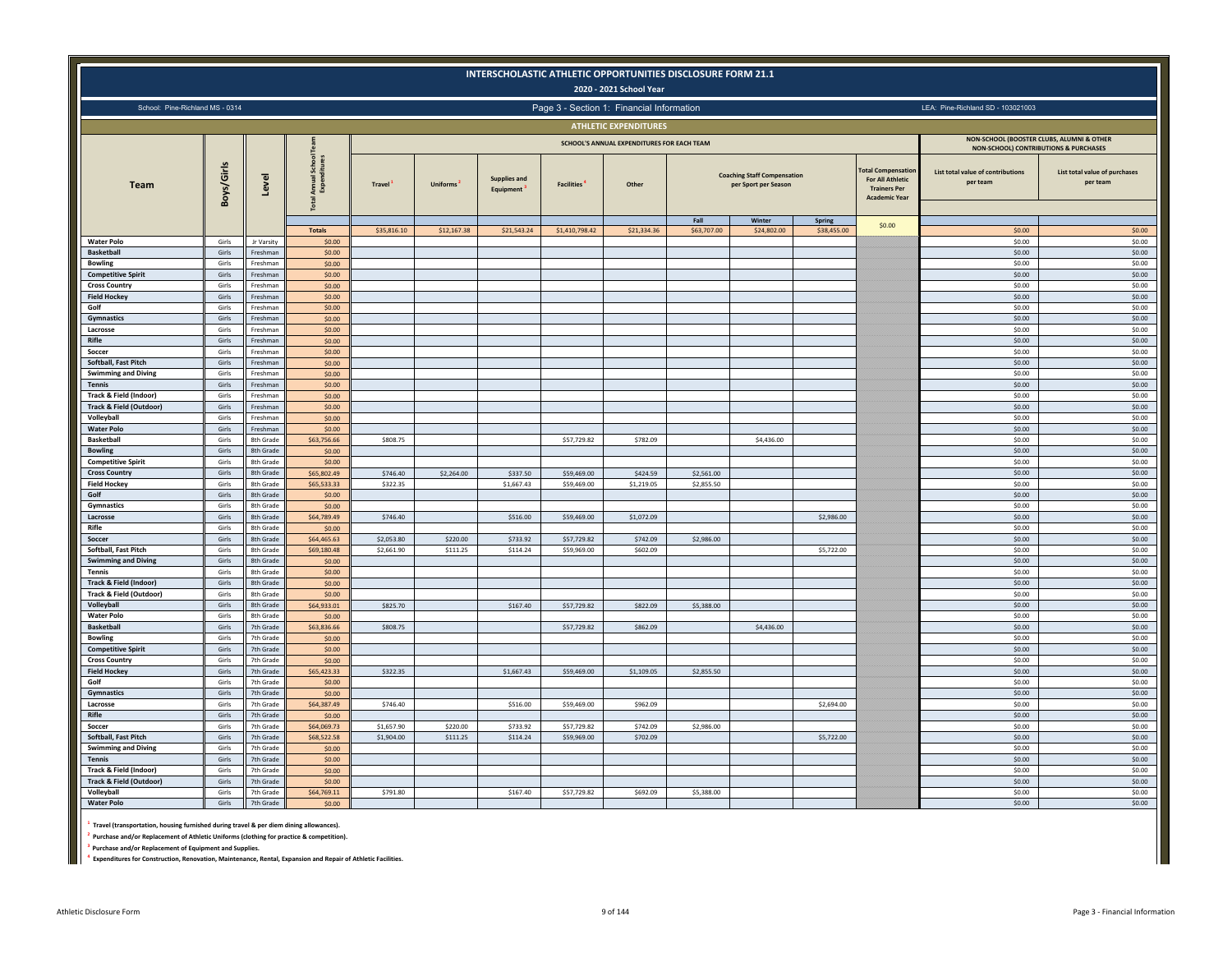|                                                                                                                                                                                                              |                                                                                                                                                                                                                                                                                                            |  |               |             |             | INTERSCHOLASTIC ATHLETIC OPPORTUNITIES DISCLOSURE FORM 21.1 |                | 2020 - 2021 School Year                   |             |             |             |        |                                   |        |  |
|--------------------------------------------------------------------------------------------------------------------------------------------------------------------------------------------------------------|------------------------------------------------------------------------------------------------------------------------------------------------------------------------------------------------------------------------------------------------------------------------------------------------------------|--|---------------|-------------|-------------|-------------------------------------------------------------|----------------|-------------------------------------------|-------------|-------------|-------------|--------|-----------------------------------|--------|--|
| School: Pine-Richland MS - 0314                                                                                                                                                                              |                                                                                                                                                                                                                                                                                                            |  |               |             |             |                                                             |                | Page 3 - Section 1: Financial Information |             |             |             |        | LEA: Pine-Richland SD - 103021003 |        |  |
|                                                                                                                                                                                                              |                                                                                                                                                                                                                                                                                                            |  |               |             |             |                                                             |                | <b>ATHLETIC EXPENDITURES</b>              |             |             |             |        |                                   |        |  |
|                                                                                                                                                                                                              | NON-SCHOOL (BOOSTER CLUBS, ALUMNI & OTHER<br>SCHOOL'S ANNUAL EXPENDITURES FOR EACH TEAM<br>NON-SCHOOL) CONTRIBUTIONS & PURCHASES<br>Ś<br><b>Total Compensation</b><br>List total value of contributions<br>List total value of purchases                                                                   |  |               |             |             |                                                             |                |                                           |             |             |             |        |                                   |        |  |
| Team                                                                                                                                                                                                         | s/Girls<br><b>Coaching Staff Compensation</b><br>$\overline{\omega}$<br>Supplies and<br><b>For All Athletic</b><br>per team<br>per team<br>Uniforms <sup>2</sup><br><b>Travel</b><br>Other<br>per Sport per Season<br><b>Facilities</b><br><b>Trainers Per</b><br>Equipment<br>Boy<br><b>Academic Year</b> |  |               |             |             |                                                             |                |                                           |             |             |             |        |                                   |        |  |
|                                                                                                                                                                                                              |                                                                                                                                                                                                                                                                                                            |  |               |             |             |                                                             |                |                                           | Fall        | Winter      | Spring      |        |                                   |        |  |
|                                                                                                                                                                                                              |                                                                                                                                                                                                                                                                                                            |  | <b>Totals</b> | \$35,816.10 | \$12,167.38 | \$21,543.24                                                 | \$1,410,798.42 | \$21,334.36                               | \$63,707.00 | \$24,802.00 | \$38,455.00 | \$0.00 | \$0.00                            | \$0.00 |  |
| Note: For a facility shared by multiple teams, calculate per team cost by dividing<br>total facility expenditures by number of teams using facility or by using<br>the percentage of time used by each team. |                                                                                                                                                                                                                                                                                                            |  |               |             |             |                                                             |                |                                           |             |             |             |        |                                   |        |  |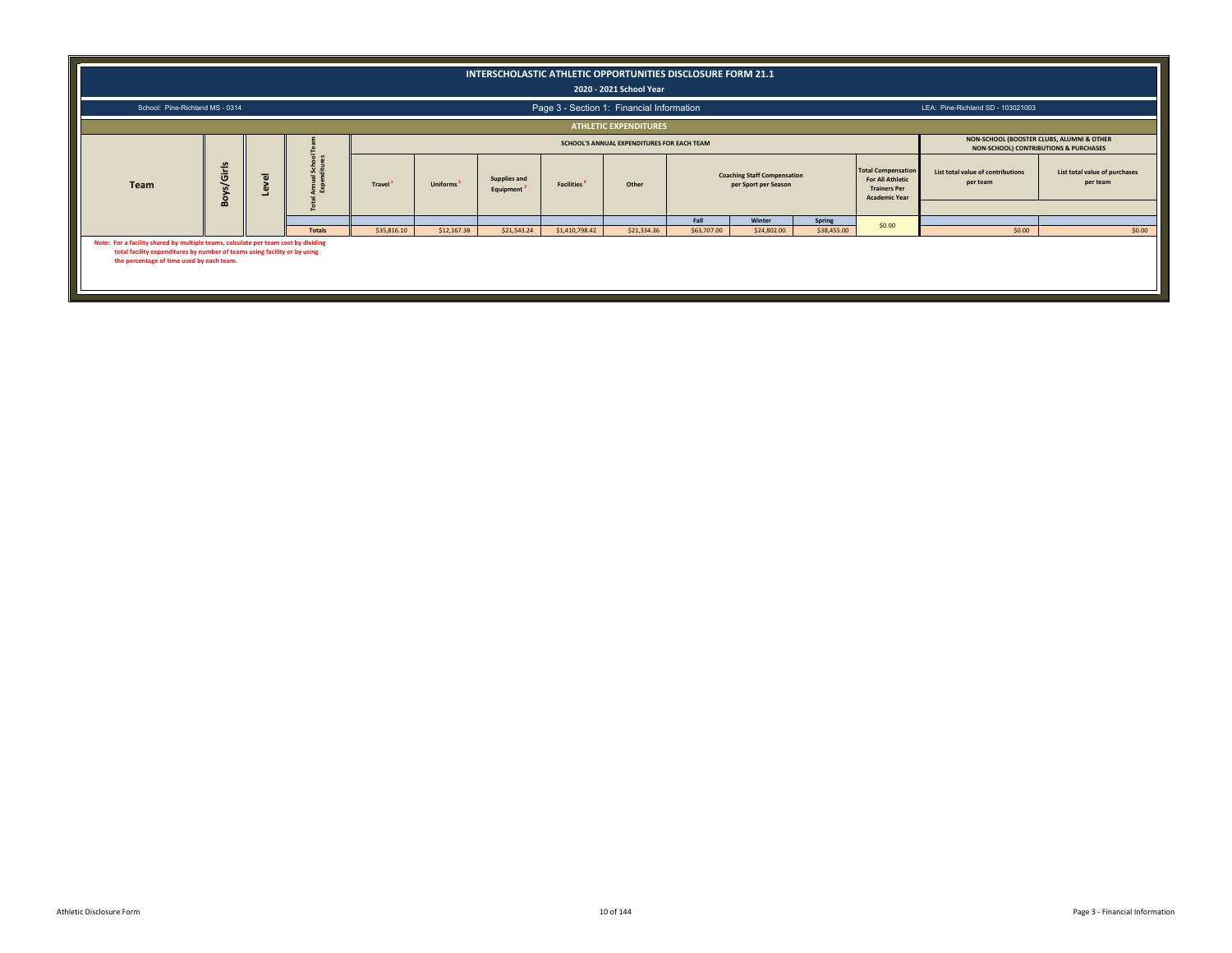|                                 |                                             |                                                                                                                    |                               |                                          |                                       |                         | INTERSCHOLASTIC ATHLETIC OPPORTUNITIES DISCLOSURE FORM 21.1                     | 2020 - 2021 School Year |                                             |                                                    |                        |                                   |                                       |                         |                                                                          |              |
|---------------------------------|---------------------------------------------|--------------------------------------------------------------------------------------------------------------------|-------------------------------|------------------------------------------|---------------------------------------|-------------------------|---------------------------------------------------------------------------------|-------------------------|---------------------------------------------|----------------------------------------------------|------------------------|-----------------------------------|---------------------------------------|-------------------------|--------------------------------------------------------------------------|--------------|
| School: Pine-Richland MS - 0314 |                                             |                                                                                                                    |                               |                                          |                                       |                         | Page 5 - Section 1: Gender and Race/Ethnicity Information                       |                         |                                             |                                                    |                        |                                   | LEA: Pine-Richland SD - 103021003     |                         |                                                                          |              |
|                                 |                                             |                                                                                                                    |                               |                                          |                                       |                         |                                                                                 |                         |                                             |                                                    |                        |                                   |                                       |                         |                                                                          |              |
|                                 |                                             | <b>School Totals</b><br><b>Athletic Program Totals</b><br><b>Race/Ethnicity Code</b><br><b>Race/Ethnicity Code</b> |                               |                                          |                                       |                         |                                                                                 |                         |                                             |                                                    |                        |                                   |                                       |                         |                                                                          |              |
| Gender                          |                                             |                                                                                                                    |                               |                                          |                                       |                         |                                                                                 |                         |                                             |                                                    |                        |                                   |                                       |                         |                                                                          |              |
|                                 | American<br>Indian/Alaskan<br><b>Native</b> | <b>Black/African</b><br>American<br>(Not Hispanic)                                                                 | <b>Hispanic</b><br>(Any Race) | <b>White/Caucasian</b><br>(Not Hispanic) | <b>Multi-Racial</b><br>(Not Hispanic) | Asian<br>(Not Hispanic) | <b>Native Hawaiian</b><br>or Other Pacific<br><b>Islander</b><br>(Not Hispanic) | Total                   | American<br>Indian/Alaskan<br><b>Native</b> | <b>Black/African</b><br>American<br>(Not Hispanic) | Hispanic<br>(Any Race) | White/Caucasian<br>(Not Hispanic) | <b>Multi-Racial</b><br>(Not Hispanic) | Asian<br>(Not Hispanic) | Native Hawaiian<br>or Other Pacific<br><b>Islander</b><br>(Not Hispanic) | <b>Total</b> |
| Male                            | $\ast$                                      | $\ast$                                                                                                             | 11                            | 297                                      | 12                                    | 18                      | <sup>0</sup>                                                                    | 342                     | $\Omega$                                    | 0                                                  | 0                      | $\Omega$                          |                                       |                         | 0                                                                        | $\mathbf{0}$ |
| Female                          | $\ast$                                      | $\ast$                                                                                                             | ∗                             | 331                                      | $\ast$                                | 20                      |                                                                                 | 372                     | $\Omega$                                    | $\Omega$                                           | 0                      | $\Omega$                          |                                       |                         |                                                                          | $\mathbf{0}$ |
| Total                           | $\ast$                                      | $\ast$                                                                                                             | *                             | 628                                      | $\ast$                                | 38                      |                                                                                 | 714                     |                                             | $\Omega$                                           |                        | $\Omega$                          |                                       |                         |                                                                          | $\mathbf{0}$ |

Note: Some information has been redacted in order to protect individual idendtification